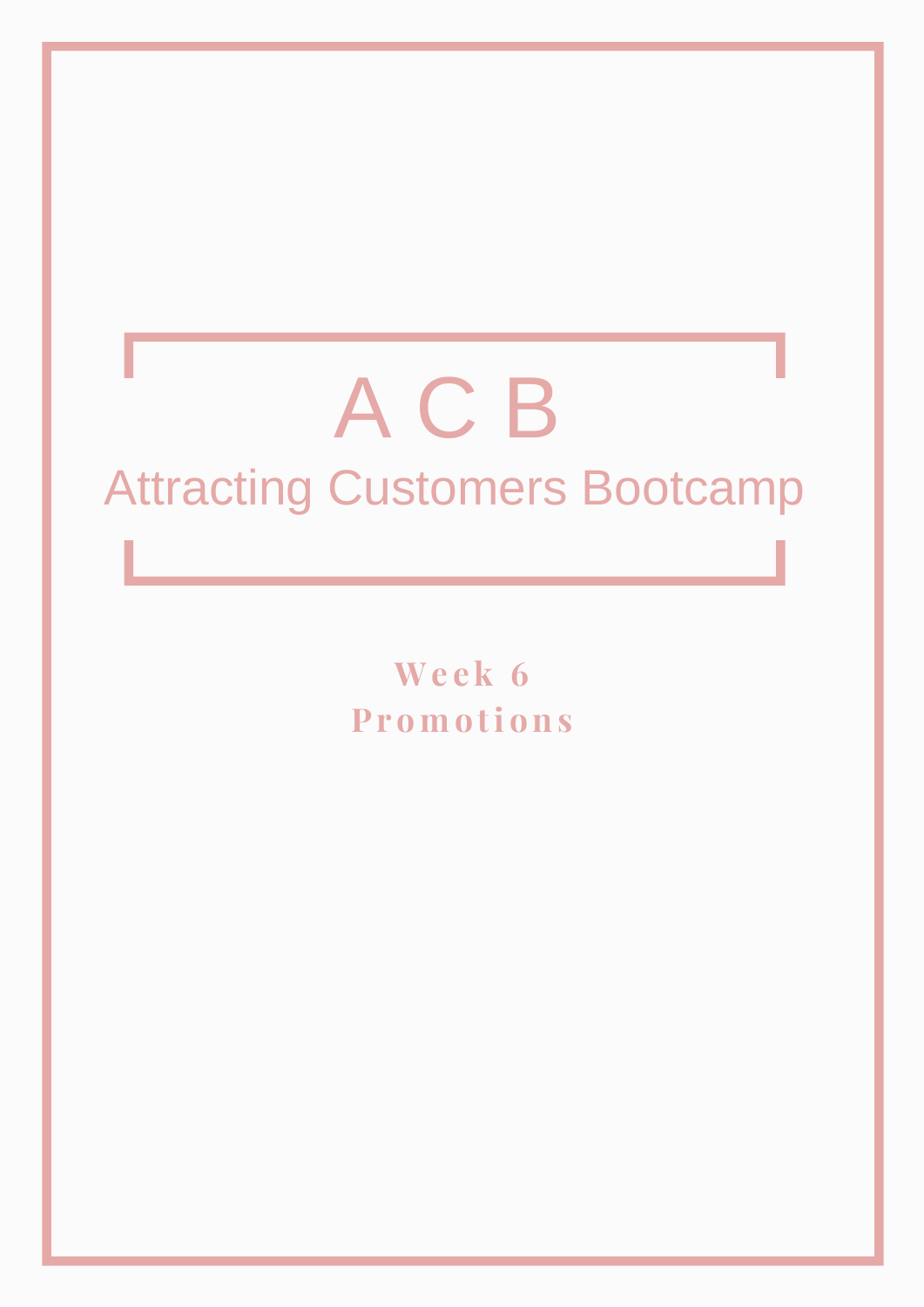# **We e k 6 Pr omo ti ons**

Before we get started let's recap the outcomes from the ACB course:

- Understand what marketing is
- Understand how marketing can benefit you
- Understand your client completely
- Learn how to identify the best products or services to increase sales
- Identify the best way to promote your products
- Discover how you can give your customers the best experience
- Work out how you can stand our from your competitors
- Create a realistic and relevant marketing strategy

This week we will continue to look at the learning outcome:

• Identify the best way to promote your products.

Specifically we will consider:

- Online Promotional Methods
- Your Marketing Message
- Creating a Promotional Strategy

# **Online Marketing Activities**

With the invention of the internet and constant advances in technology new promotional activities have developed. Consequently we now have a wider range of promotional activities to choose from.

# **Benefits of Online Promotional Activities**

Online promotional activities have many advantages, as they can offer quick communication methods which can be updated very quickly. Other advantages of online promotional activities include:

- Global Reach- using the internet you can reach anyone in any part of the word
- Measurable- using the internet you can easily measure the success of a promotional campaign through monitoring click throughs and customer actions
- Direct Sale- Using e commerce you can make direct sales following promotional activity
- Convenient- Internet promotional activities provide a convenient method to reach customers in their own home at any time.
- Activities can be interactive- you can encourage customers to communicate and take part in surveys, competitions, questionnaires etc.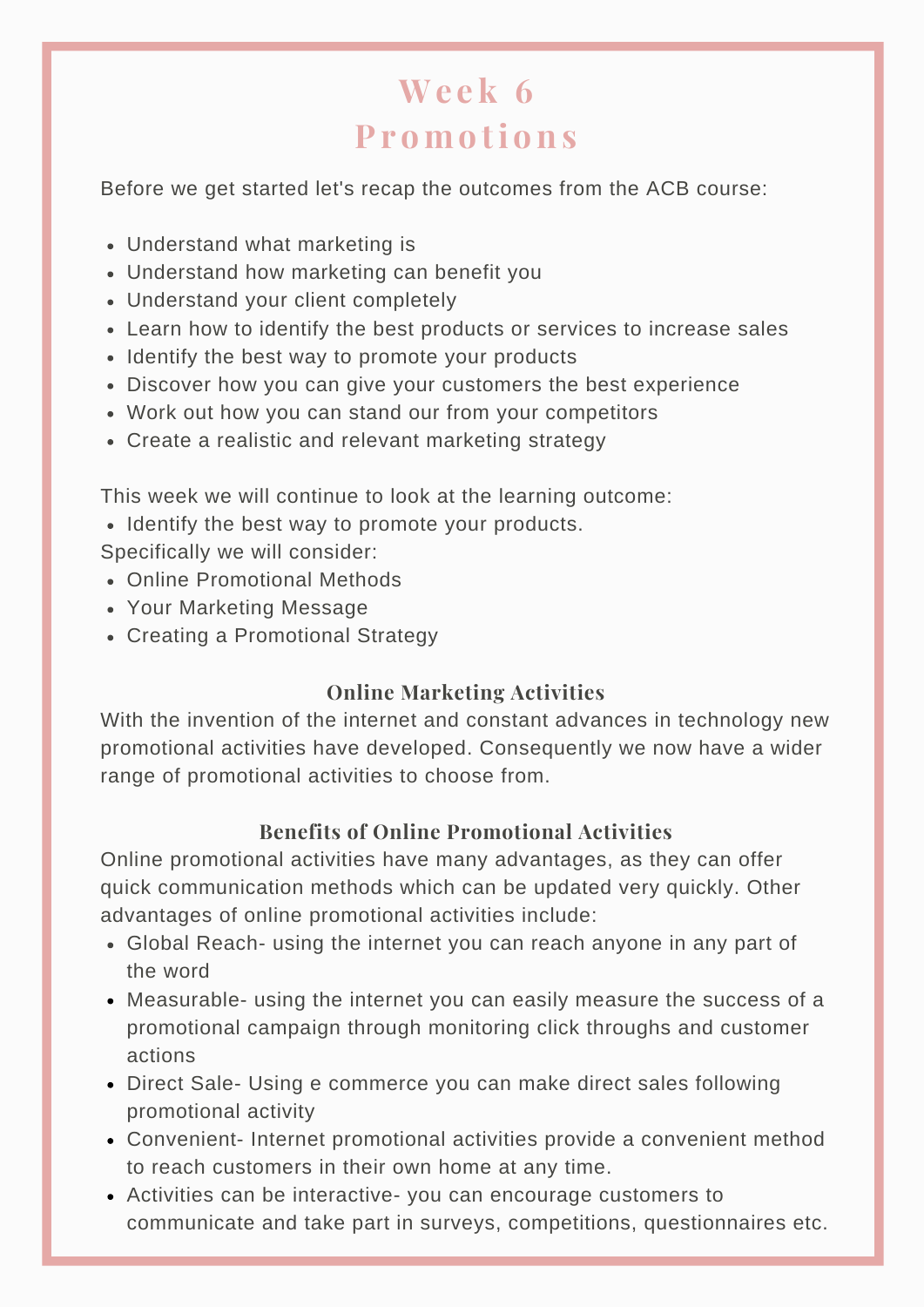As you can see online promotional methods have many benefits which explains why they are so popular. Let us consider the different types of online promotional activities.

# **Online Promotional Methods**

There are many of online promotional activities available and each activity has it's own process. This week we will identify the best activities for you, and I will include some resources for you to develop the strategy for each activity further. To discover which activities are best for you, you must consider:

- your target market
- your budget
- your competitors promotional activities
- your product or service- is it technical or of a high value, and therefore do you need to give customers a lot of information?

#### **Display Advertising**

Display adverts are adverts containing images or text on other peoples websites or social media platforms. When someone clicks on the advert they are redirected back to your website. This is a paid form of promotion.

#### **Advantages and Disadvantages of Display Advertising**

In display advertising you can use images, video, text or audio to get your message to your audience. Display advertising allows you to:

- Build brand awareness
- Increase sales as you can direct people to your website
- Target specific audiences based on age, location, gender etc.
- Easily measure your results.

However there is evidence which shows your customers are less likely to click on display ads, compared to search engine results or PPC ads. Your customers may also block ads on their computers or phones.

**Is Display Advertising a good promotional activity for your business?**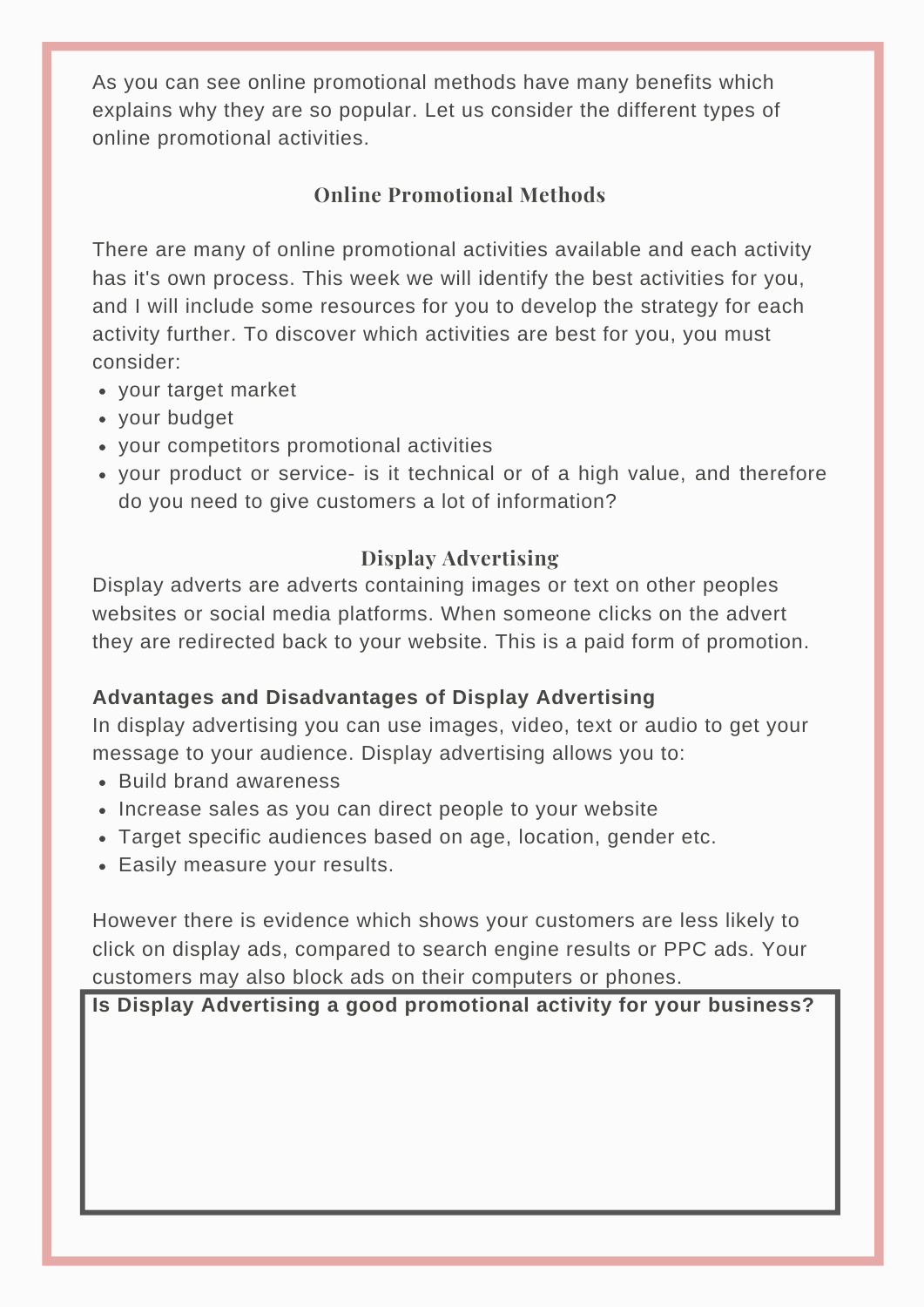# **Search Engine Optimisation (SEO)**

SEO aims to get you to the top of the results on search engines. Search engines display the most relevant websites first. You can make sure your website is relevant by optimising your website. To optimise your website you need to:

- link your website to other popular websites
- use keywords
- use meta descriptions
- create useful content that other sites will want to share and link to

#### **Advantages and Disadvantages of SEO**

SEO is an organic method of promotion- in other words you can do it yourself for free. SEO also brings people directly to your website, and if a customer finds you on their own, they are likely to be interested in your product. Other advantages of SEO include

- Most people will click on an organic search result rather than paid advertising- some studies show that 71.33% of searches result in a click on an organic result on the first page
- SEO and PR can be linked together and assist each other, as links to your websites will help in SEO
- SEO is used by many marketers as it brings good results

However some disadvantages to SEO include:

- Competitors are likely to start competing as you rise higher in the search engines
- If you are in an industry with large competitors they will have more resources compared to you to optimise their websites, this is why you must be specific with keywords and your SEO plan
- You could end up with more enquiries than you can handle, although there are worse problems to have, this can cause issues with your overall business.

#### **Is SEO a suitable promotional activity for your business?**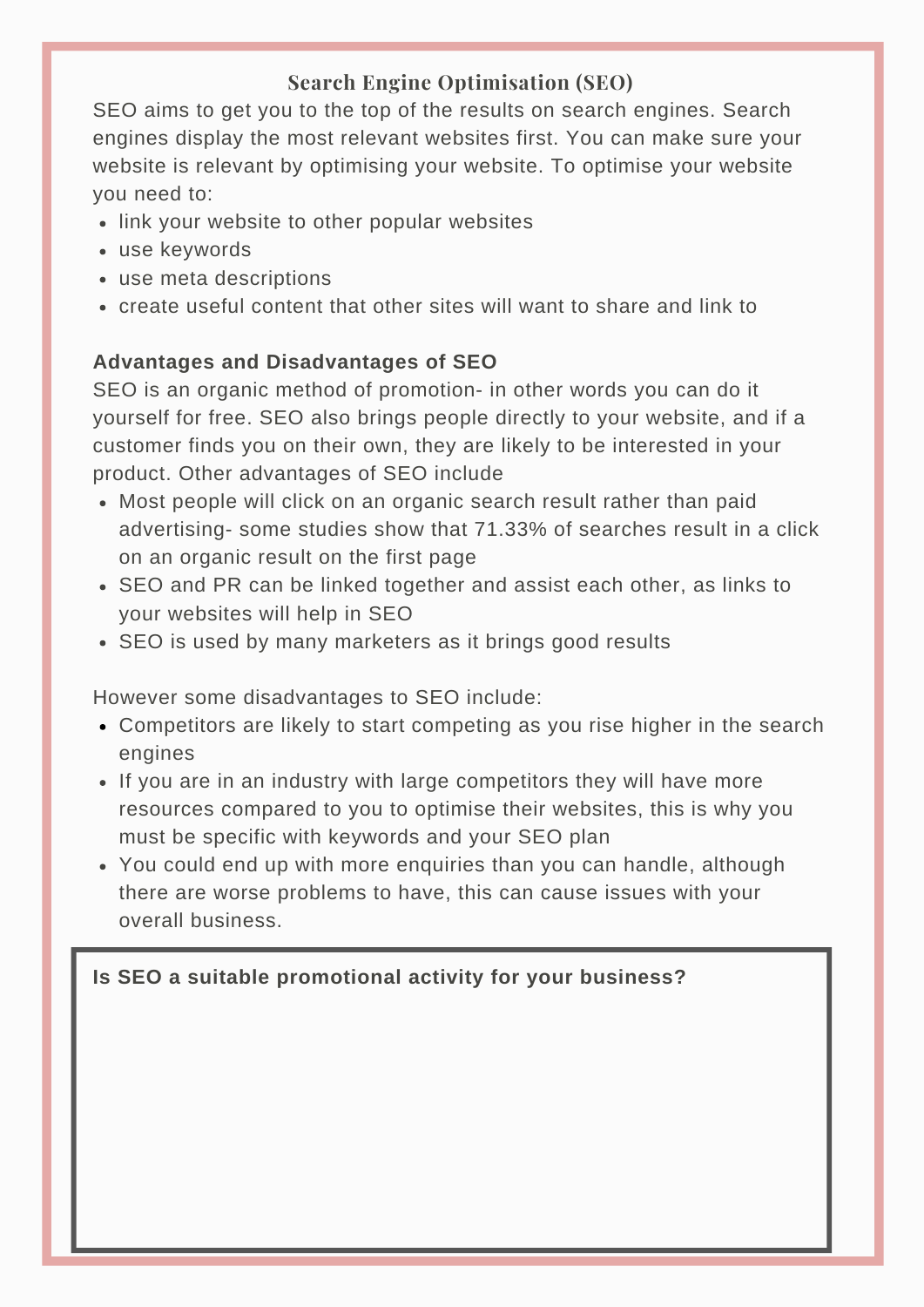# **Social Media**

We all know the huge impact social media has, and it can be a great tool to promote your business, products and services.

There are two types of social media promotions- organic (where you do not pay anything) or paid (where you pay).

# **Advantages and Disadvantages of Social Media**

Social media allows you to reach large audiences. Through social media you can also:

- Directly connect with your audience and get to know your customers better. You can also provide better customer service, learn about your customers and you can see how your audience perceives your business.
- Organic content is free
- Build your brand, which increases brand loyalty and sales
- Drive traffic directly to your website
- Evaluate your performance as all platforms when you create a business profile allow you to see what is working well, and what posts convert the most
- Create viral content which will spread to a large audience through sharing

On the other hand customers can leave you negative feedback which can be seen by everyone. Other disadvantages include:

- If you don't use social media carefully mistakes can go viral which will damage your business
- Social media marketing takes time as you need to create a campaign. To use social media successfully you need to balance posting content, monitoring that content, responding to people, and measuring your content's impact.
- You don't see immediate results- campaigns take a long time.
- Social media is noisy and it is easy to get lost on platforms. Some methods to make sure you don't get lost include: posting regularly and sharing content other than just sales posts.

*Remember social media is social and you need to share and create content which interests and involves your audience.*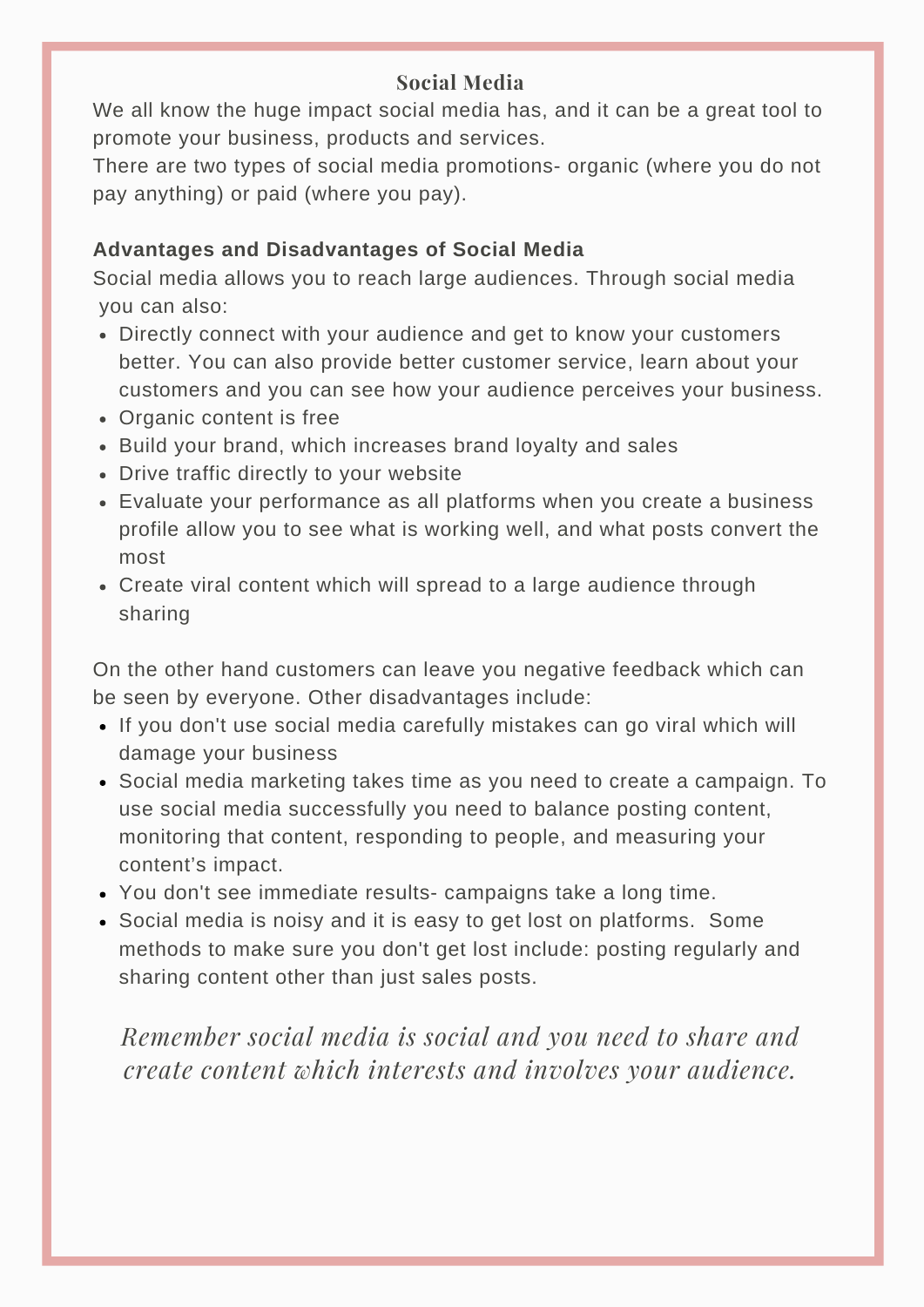If you opt for Social Media Promotions there are many platforms to choose from. You can identify the best platform for you based on where your ideal customer is and where your competitors are.

Let us briefly look at the demographics and content guides the top UK platforms to help you find the best platform for you to reach your ideal clients.

#### **Facebook**

#### *Demographics*

- The dominant platform in the UK- 78% of all UK internet users are on facebook.
- 52% of users are female, 48% are male
- Facebook is used mostly by 25-34 year olds, followed closely by people aged between 35-44, 18-24 and 45 -54. Fewer 13-17 year olds and over 65's are on facebook

#### *Content*

- Videos and images get double the engagement of posts that contain just words on average
- It is best to create short and succinct posts
- Post twice a day, or at least consistently to get the best results

# **Youtube**

#### *Demographics*

- The UK's second most popular social media platform.
- 50% of users are male and 50% of users are female
- Most popular with people aged 18-44

#### *Content*

- Youtube is a video platform so video is the best media
- Perfect for longer content
- The average viewing session is 40 minutes or more
- Include relevant descriptions on videos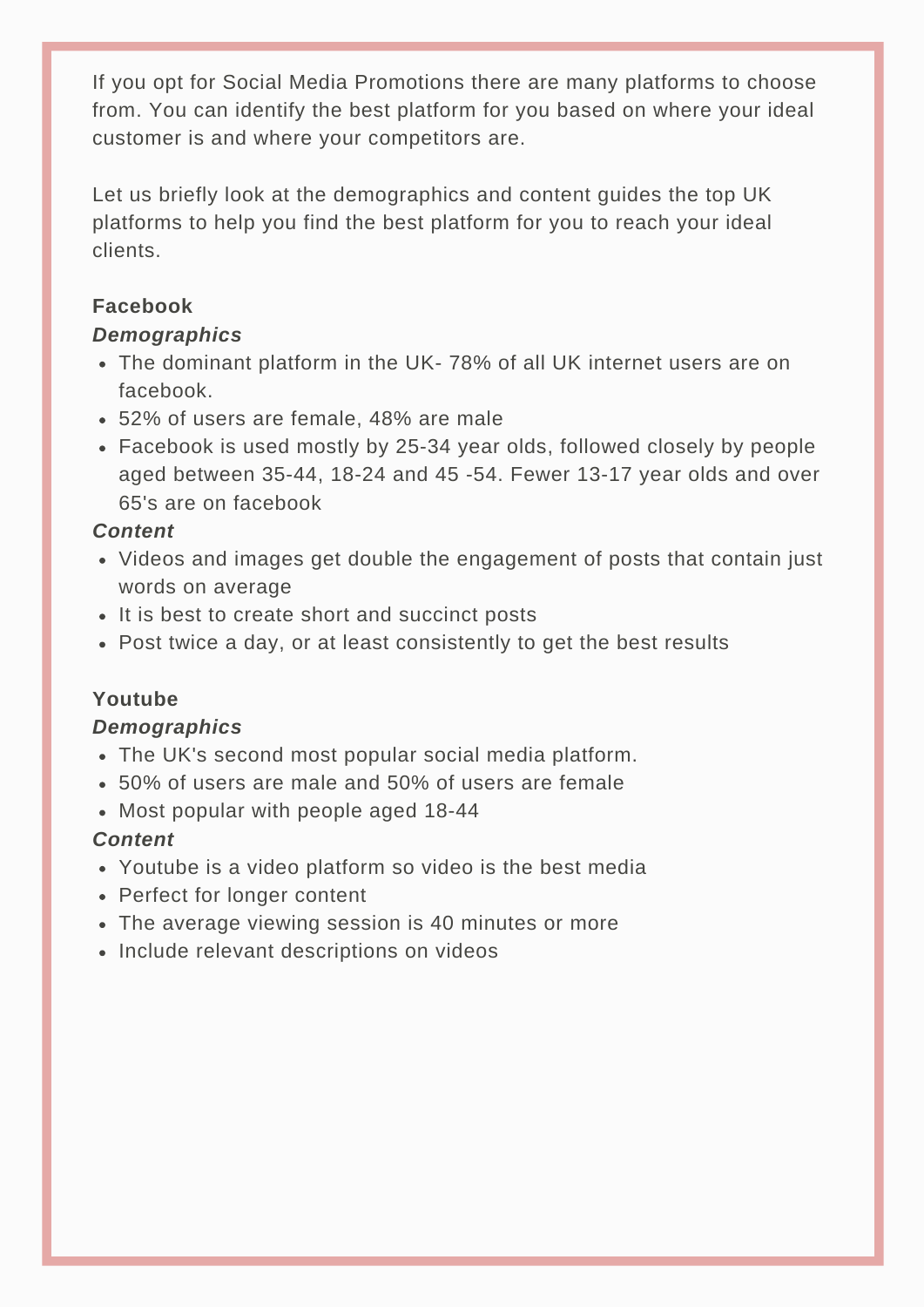#### **Instagram**

#### *Demographics*

- Instagram has 24 million users and is the third most popular platform in the UK
- Used mainly by people aged 18-34
- 56% of users are female, 44% of users are male

#### *Content*

- Videos have 38% more engagement and 2.1% more comments than images
- Post 1.5 times a day for the best reach
- Use relevant hashtags on your posts, instagram recommends using between 3 and 5

#### **Pinterest**

#### *Demographics*

- There are 250 million worldwide users
- Used mostly by people aged 25-34, followed by people aged 18-24 and people aged 35-44.
- 70% of users are female, and 30% of users are male

#### *Content*

- Post 5 times a day at different time
- Make sure you only use relevant images and text
- Include a description for each pin
- Don't use hashtags or coupons

#### **Twitter**

#### *Demographics*

- 13.6 million UK users
- Mostly used by people aged 18-54
- 40% of users are female, and 60% of users are male

#### *Content*

- Perfect for time sensitive news
- Tweets with images get double the engagement
- Post between 3 and 5 times a day
- Use a maximum of two hashtags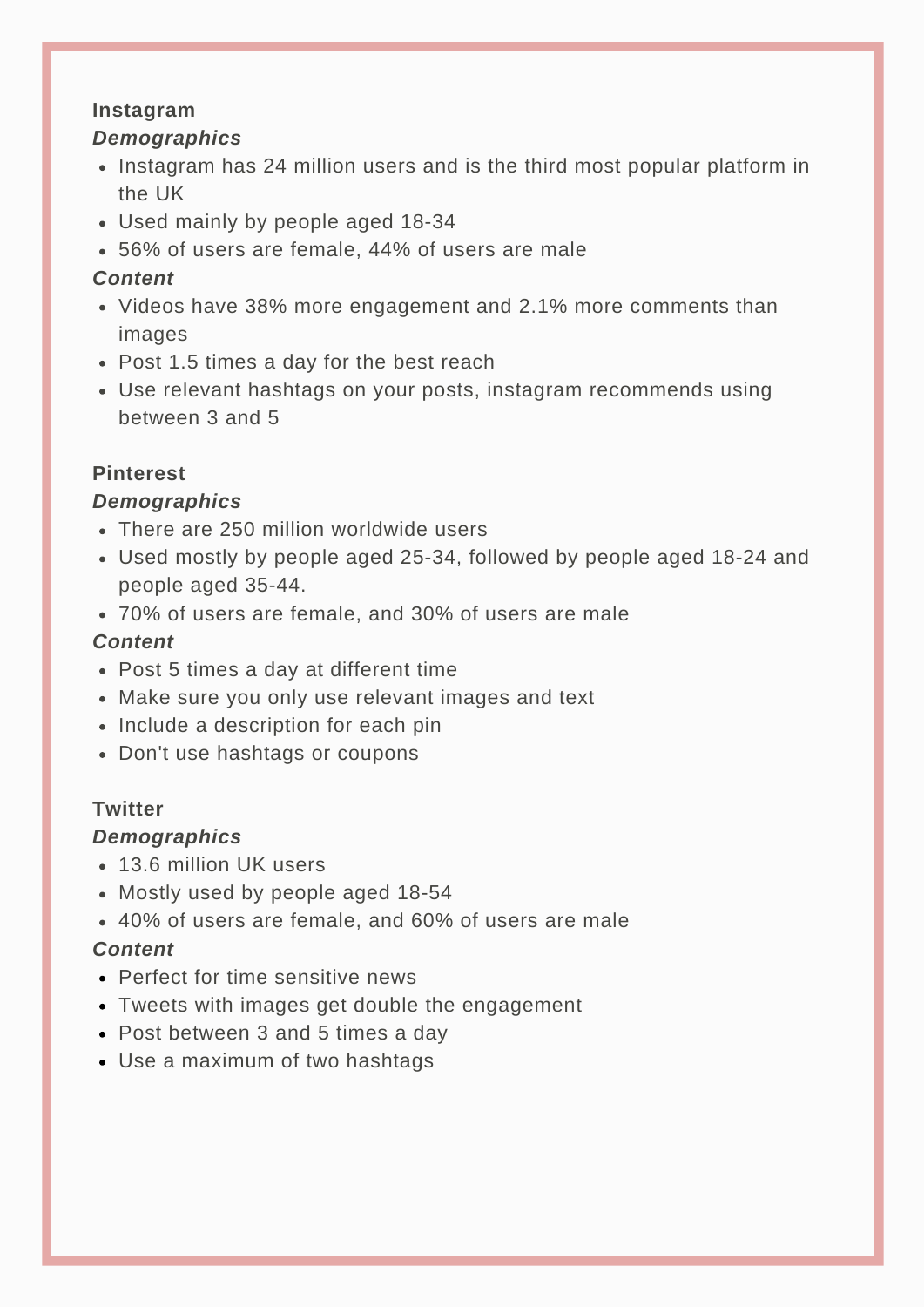#### **Linkedin**

#### *Demographics*

- 27 million UK users
- Used most by people aged 25-44
- 40% of users are female, and 60% are male

#### *Content*

- A professional network ideal for showcasing your skills
- Post once a day during the week
- Make sure that you always include a headline
- Share with your audience slides, ted talks and articles.

# **Which Social Media Platform/s would be most suitable for your business and your ideal clients?**

# **Online PR**

Online PR is used when you aim to increase your online presence. You send press releases or network with journalists and bloggers to get backlinks to your website and social media mentions to increase awareness.

# **Advantages and Disadvantages of Online PR**

As a result of online PR you can increase awareness of your brand, and your products or services which can help attract customers. Other benefits of online PR include:

- Bringing more people to your website- as your brand is mentioned online more and more, more people will visit your business.
- Improving SEO- When your content is published on good and popular sites your SEO ranking will improve
- Building trust- you will become known as an authority in your niche and your customers will trust you.
- With online PR you are promoting your brand not your specific products or services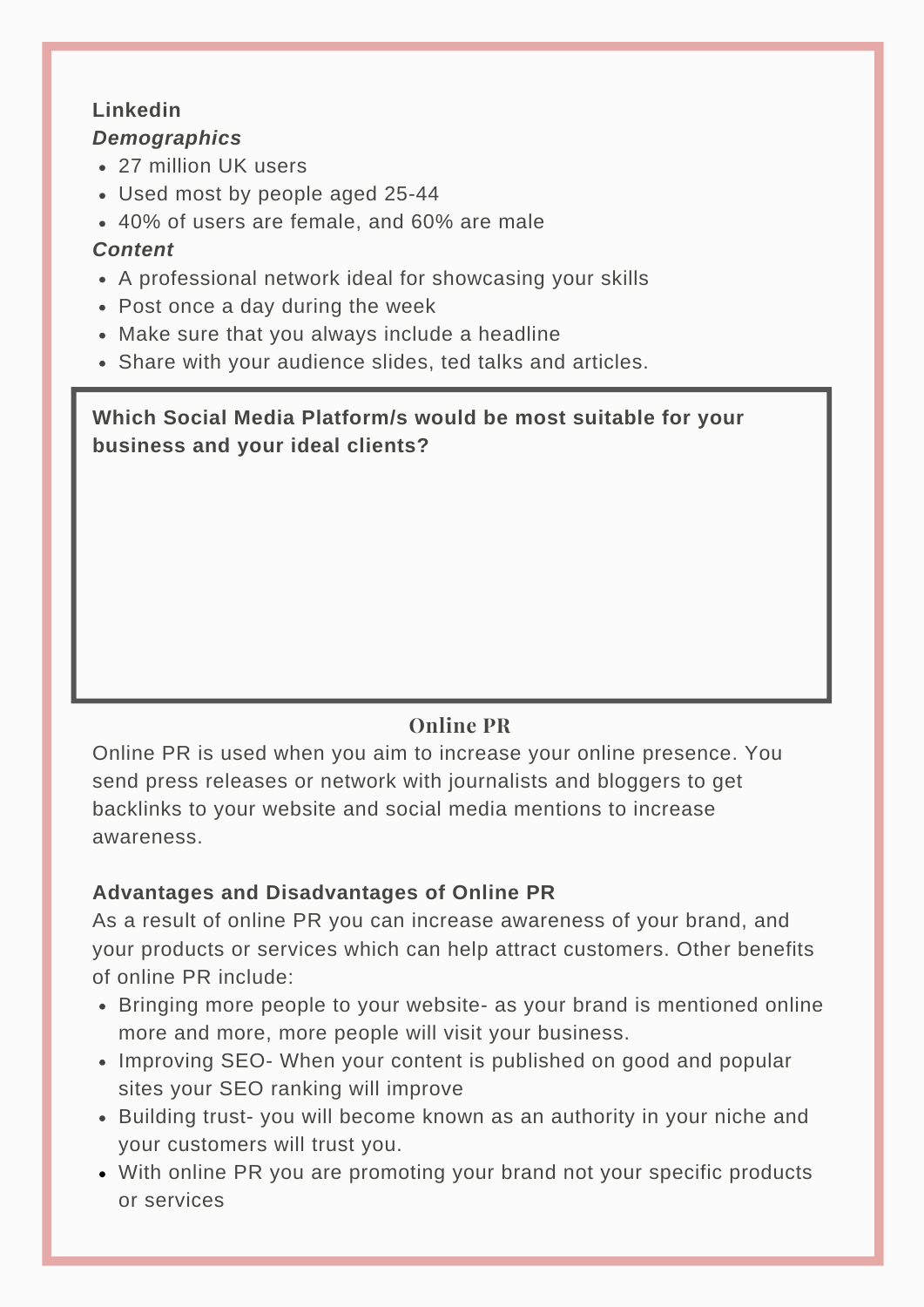Online PR can be done by an external company, or you can do it yourself. If you work with an external company then it will cost more, however you will be able to use their knowledge and contacts, which will assist you.

The main drawbacks with Online PR is that it takes time and there are no definite results. Therefore if you are looking for quicker promotional methods Online PR may not be the best for you.

#### **Is Online PR worthwhile for you?**

# **Email Marketing**

Email marketing is when you send an email to your current or prospective customers.

To send emails, you need someone to send them too- a list. One of the most popular ways to build an email list is to create a lead magnetsomething that your prospective clients will get in return for giving you their email address. Lead magnets can include:

- Ebooks
- Cheat tips
- Webinars
- Case Studies
- Free Trials
- Samples
- Quizzes
- Coupons.

You can also ask your current customers if they wish to be added to your email list.

#### **Advantages and Disadvantages of Email Marketing**

Email marketing can help you build relationships with customers and increase sales. Benefits of email marketing include:

• Increasing awareness- there are 3 times more people with email addresses compared to users on facebook and twitter combined. Email marketing is great if your ideal clients do not use social media. People can also forward your emails to increase awareness further.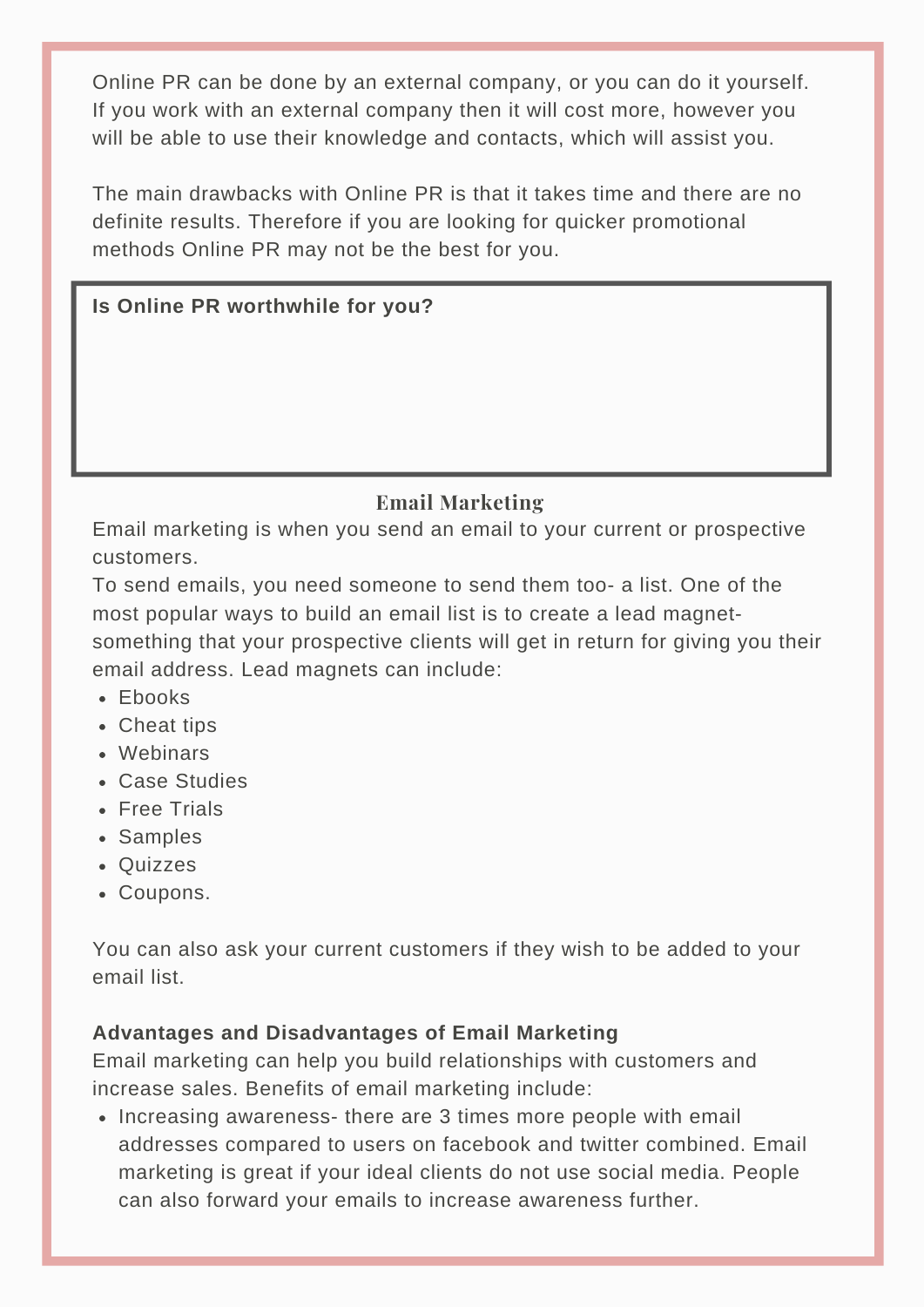- Saving money as email marketing is one of the cheapest online promotional activities.
- Increasing sales- People have given you their email address as they are interested in what you do, and it is easier to sell to people who know you. You can also include links to products or services in your email which customers can buy direct.
- Flexible formats- you can send videos, text or images.
- Targeting- you can email small or large groups of people. You can also personalise the message.
- Easy to measure- you can see the results from email marketing easily and you can test emails to see what works best.
- Time saving- emails can be sent automatically,

A huge advantage of emails is that it is not controlled by any outside company. In other words unlike Facebook the owner will not change how many people you can reach or who sees your message. 90% of emails are delivered to the right inbox, whereas Facebook posts are only seen by less than 5% of your audience

There are some drawbacks to email marketing:

- Spam emails annoy people- you need to make sure your emails are targeted at people who want to see it.
- Some emails will not be delivered if they are poorly designed. You should not use '£', '££££', 'FREE', 'click here' in your subject line as this will be filtered out as spam.
- You must think of how emails will look on mobiles and other platforms
- Emails and files should be small
- You must make sure you have the right copy, design and list.

**Would Email Marketing work for you? How can you build your list?**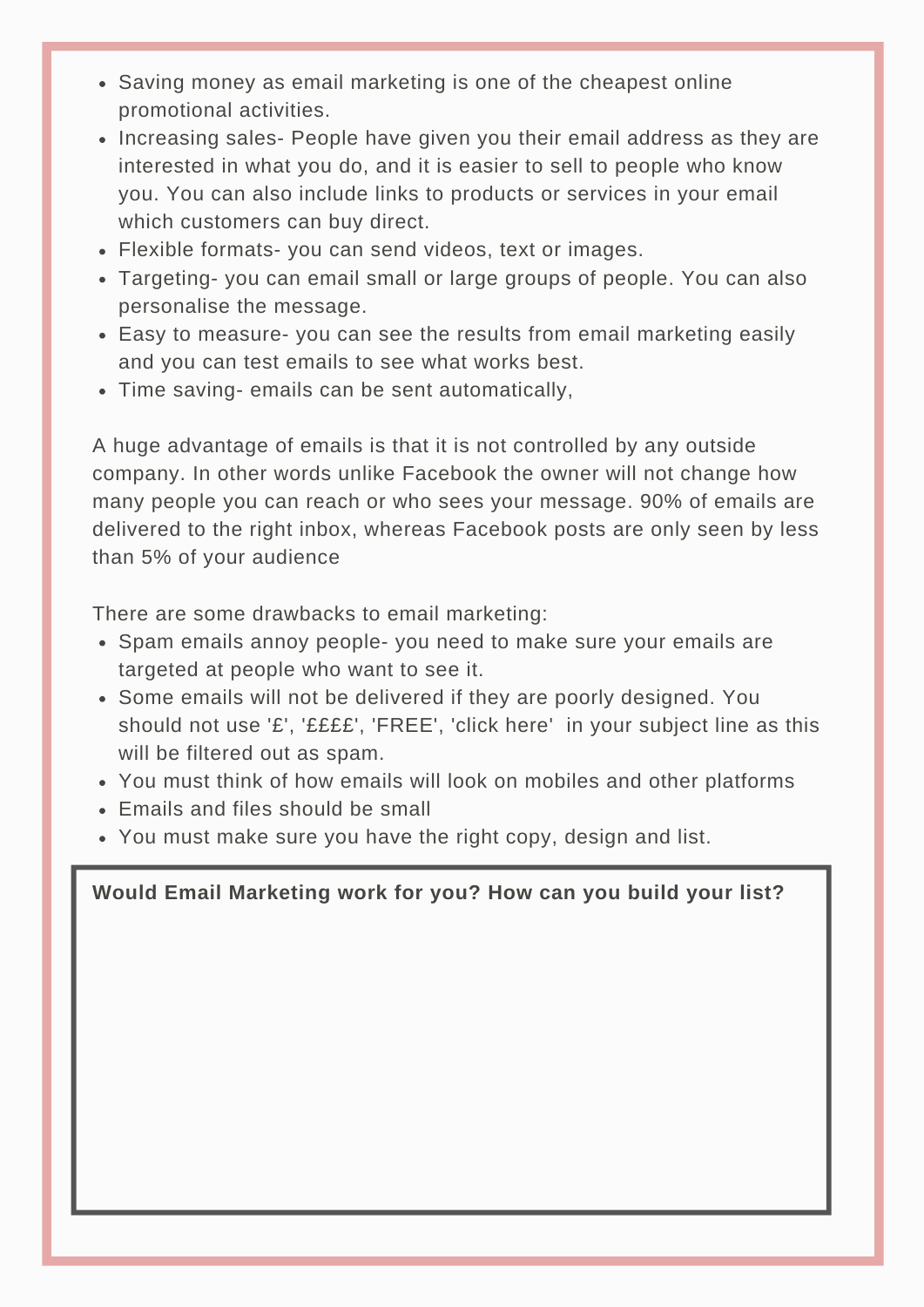# **Viral Marketing**

Viral marketing is the online version of word of mouth. It is when you create something and this is shared between friends and family. Viral messages are spread all the time for example a joke forwarded to friends.

Viral marketing can take any form- from images to emails. A simple example of viral marketing is to include a signature in your emails. Other examples of viral marketing include:

- Quizzes
- Videos
- Ebooks
- Reports
- Case Studies

To create a viral marketing campaign you must create or find something that your audience wants to share with other people. Alternatively you can offer an incentive for them to pass on the message. Some common features of successful viral marketing campaigns include

- evoking emotions- they stop people in their tracks and make them cry or laugh
- shocking or surprising your audience.

#### **The advantages and disadvantages of Viral Marketing**

Viral marketing is a low cost marketing form. Viral marketing can also:

- Give you credibility which will help attract customers
- Raise awareness of your brand
- Allow you to change messages quickly
- Increase sales

However there is no guarantee a campaign will go viral and if the message is wrong it can create a negative opinion of your business. Remember people quickly tell others what they do not like! Viral marketing can also make you appear as a spam marketer if you email daily and if message are not relevant. It is also hard to measure the results from viral marketing

*Remember when you email customers you must have a privacy policy and you must tell people you will not sell or share their details.*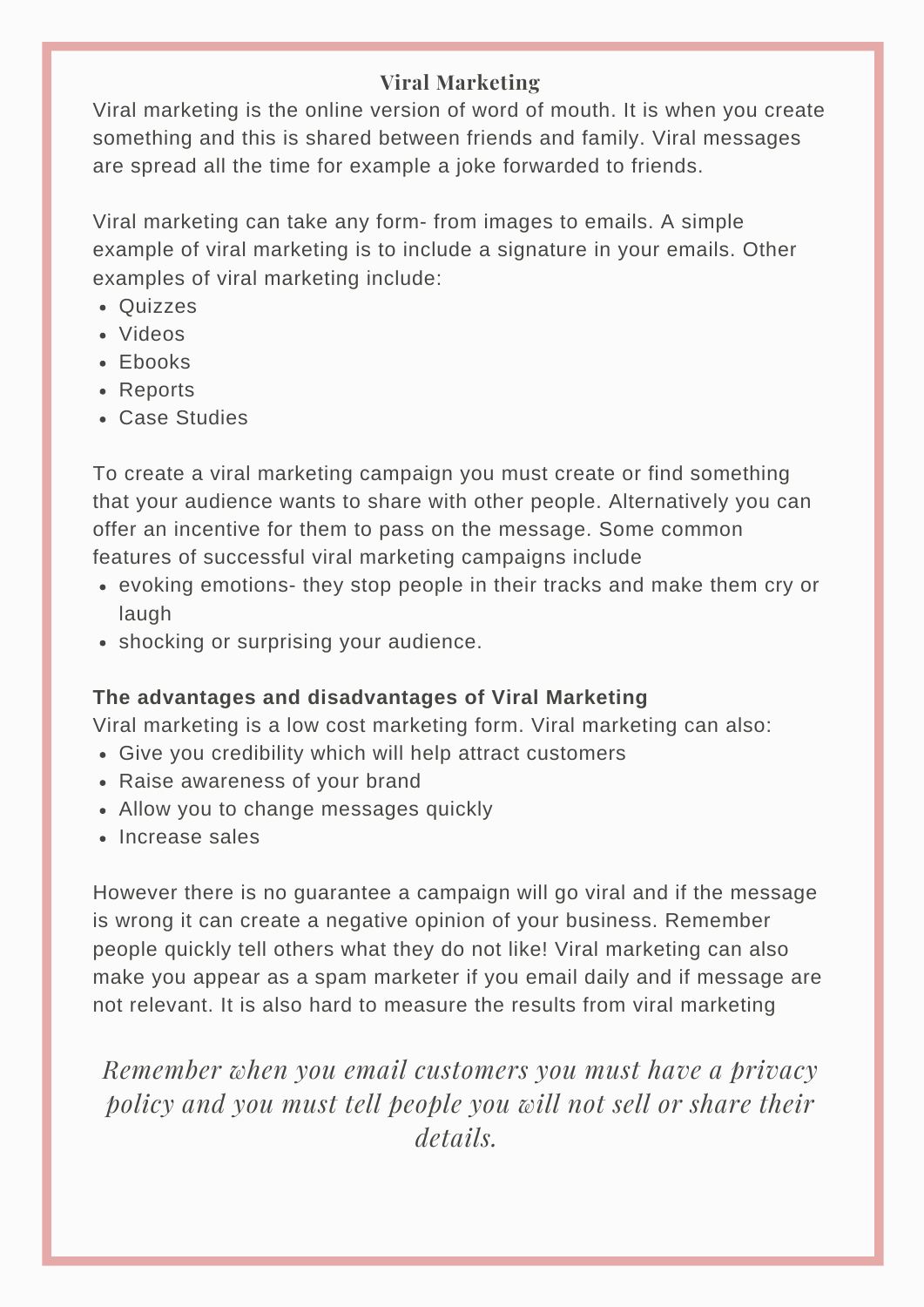**Would Viral Marketing work for you?**

# **Affiliate Marketing**

This is when an e commerce website has a network of affiliate websites who bring in sales. The affiliates aim to send people to the merchants website. Price comparison websites are an example of affiliate marketers. The affiliates receive commission on sales or clicks. Results are tracked through affiliate trackers.

# **The advantages and disadvantages of Affiliate marketing**

Through affiliate marketing you can reach a larger audience to sell your products, you do not have to search for your customers and there is not any huge investment required from the affiliate.

However you have to pay affiliates, and you have no control over affiliates.

#### **Would affiliate marketing work for you?**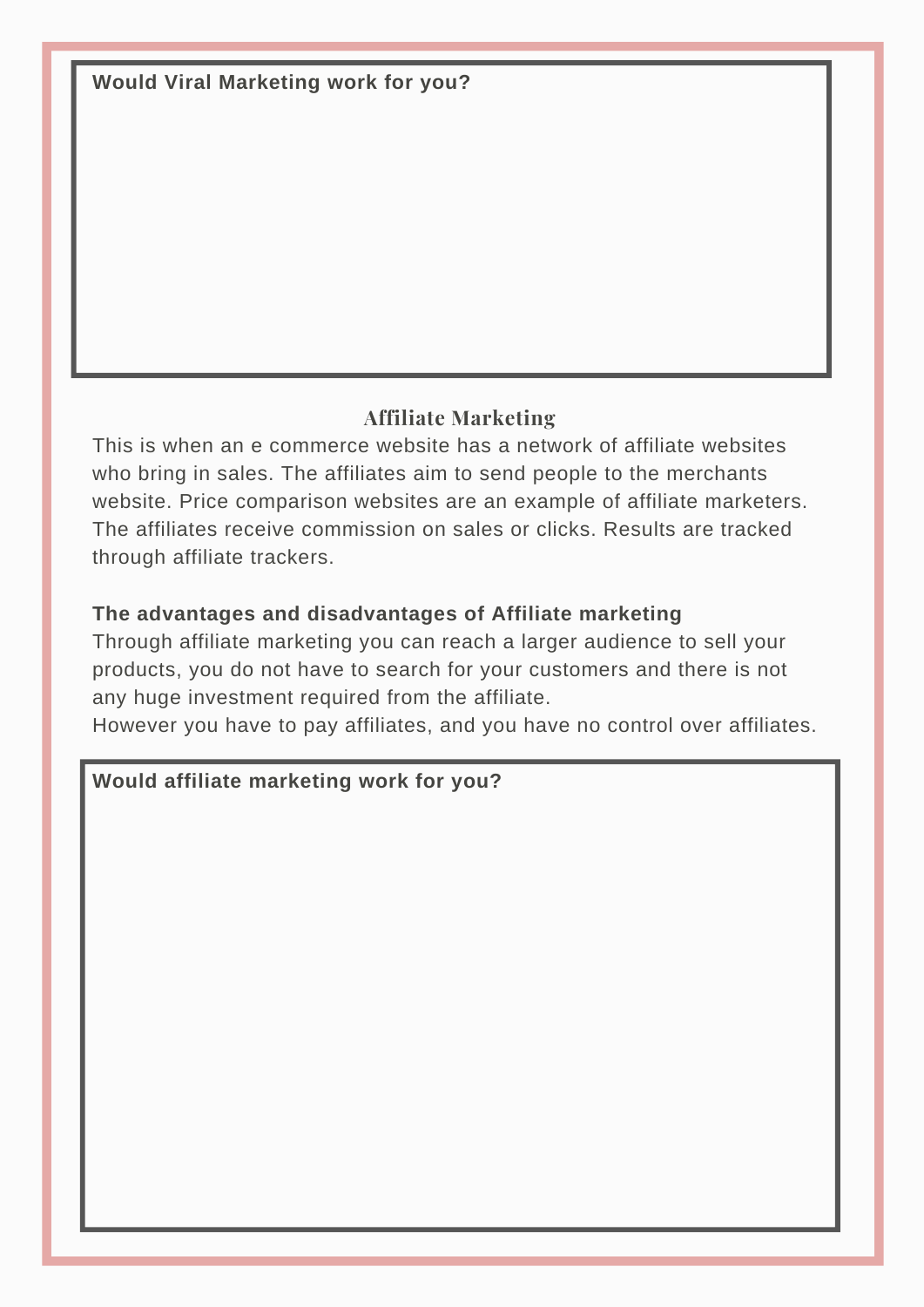#### **Influencer Marketing**

Influencer marketing is when you focus on key people to drive your message to your audience. You may inspire, hire or pay influencers to spread the word about you and your business. There has been a huge increase in influencer marketing with the rise of social media marketing.

Influencer marketing is successful because people are getting overwhelmed with the noise of the online world. Consumers want to hear real things by real people and this is where influencers come in.

You do not have to use celebrities for influencer marketing, influencers can be people who love your products, employees, friends and family- anyone in fact. Or you can use celebrities or social media stars. Whoever you choose to work with consider their:

Relevance- is their audience your target market Reach- how many people could you reach Resonance- how much engagement can they create with an audience who is relevant to you? Bigger is not always better- you want an engaged and dedicated group of followers.

#### **The advantages and disadvantages of influencer marketing**

Through influencer marketing you can reach the right people if you choose the right influencer. Influencer marketing can also:

- Build trust and credibility- trust takes time to build, and followers trust influencers therefore using influencers marketing can build trust in your brand.
- Reach more people- the influencer is likely to have a different audience compared to you.
- Cost less than other promotion methods- the average fee for a sponsored instagram post is £250.00
- Bring you quicker results- the influencer has a loyal audience who listens to what they say
- Save you time- the influencer will know the best type of content and you will not have to create it.

One of the main problems with influencer marketing is that it can be difficult to find the right influencers. If you choose the wrong influencer it can harm your brand. Is is also hard to judge the results of influencer marketing at times.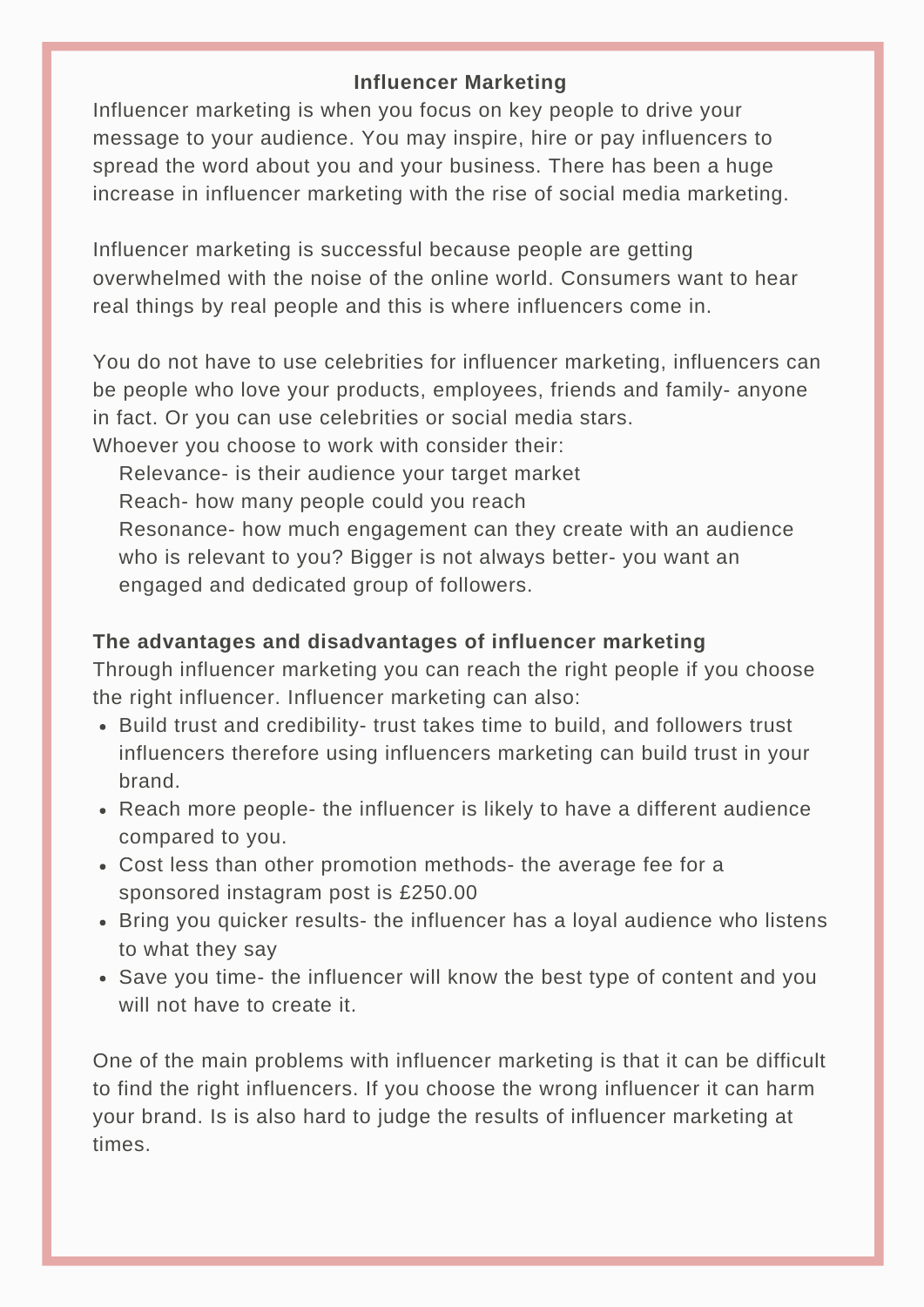# **Would influencer marketing work for your business? Are there any influencers that you can think of?**

# **Pay Per Click (PPC)Marketing**

In PPC you pay every time someone clicks on your advert and visits your website. You place a bid on what you are willing to pay for one click to your website. It is a useful promotional activity if your audience is looking for your specific product.

You know the top ads you see in a google search? This is PPC marketing.

It is a great method of promotion if the cost per click is low in your industry, however it can be extremely competitive.

#### **The advantages and disadvantages of PPC marketing**

In PPC marketing you only pay for actual clicks to you website, rather than paying for people to see the ad. With PPC marketing you can also:

- Faster results compared to SEO
- Control over your budget
- Target your ad on location, device and keywords to make sure you appear when the customer needs you.

However you do have to spend a lot of time on PPC, you have to set up the campaigns and optimise them continuously to see if they are working. In PPC marketing costs can quickly add up and clicks do not equal sales. You must make sure your website conveys the right information and is user friendly.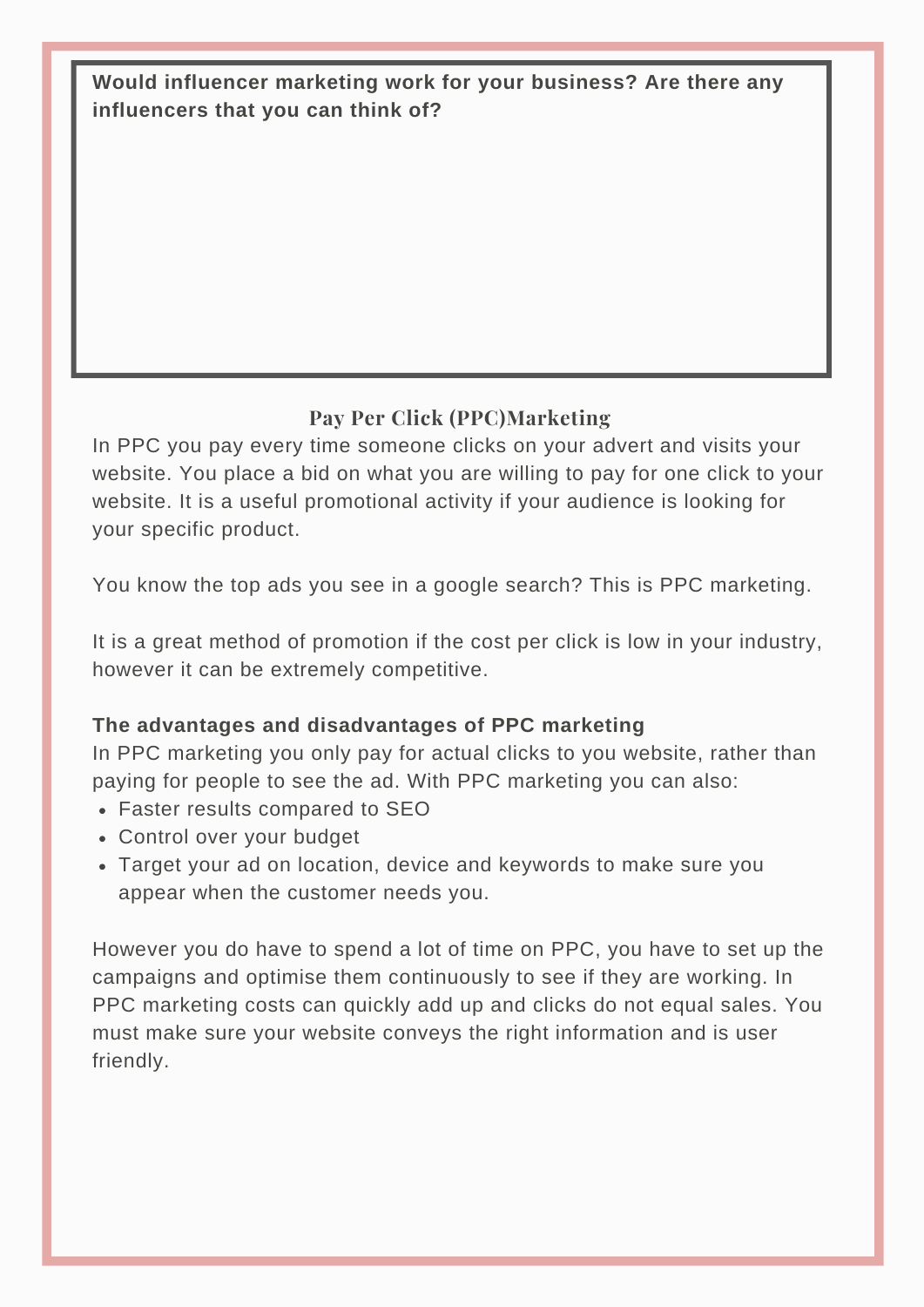**Is PPC suitable for promoting your business or is your market saturated with competitors who are likely to be able to outbid you?**

We have now explored many different online and offline promotional methods. Some methods require a lot of preparation and I have included some useful resources at the end of the workbook to help you create promotional campaigns using different online methods

# **Marketing Message**

Now you have identified the best promotional methods for your business based on your ideal client, you now need to consider the message that we are sending out to your customers- your marketing message.

A marketing message is what you want to tell your customers through promotional activities

It is more than likely you will have many different marketing messages, however the tools used to create them remain the same. You may have different messages based on:

- different ideal clients
- different products or services
- the brand as a whole
- different promotional methods

For now choose one marketing message you wish to craft as you go through the step by step guide.

*Remember what you say will influence your prospective customers*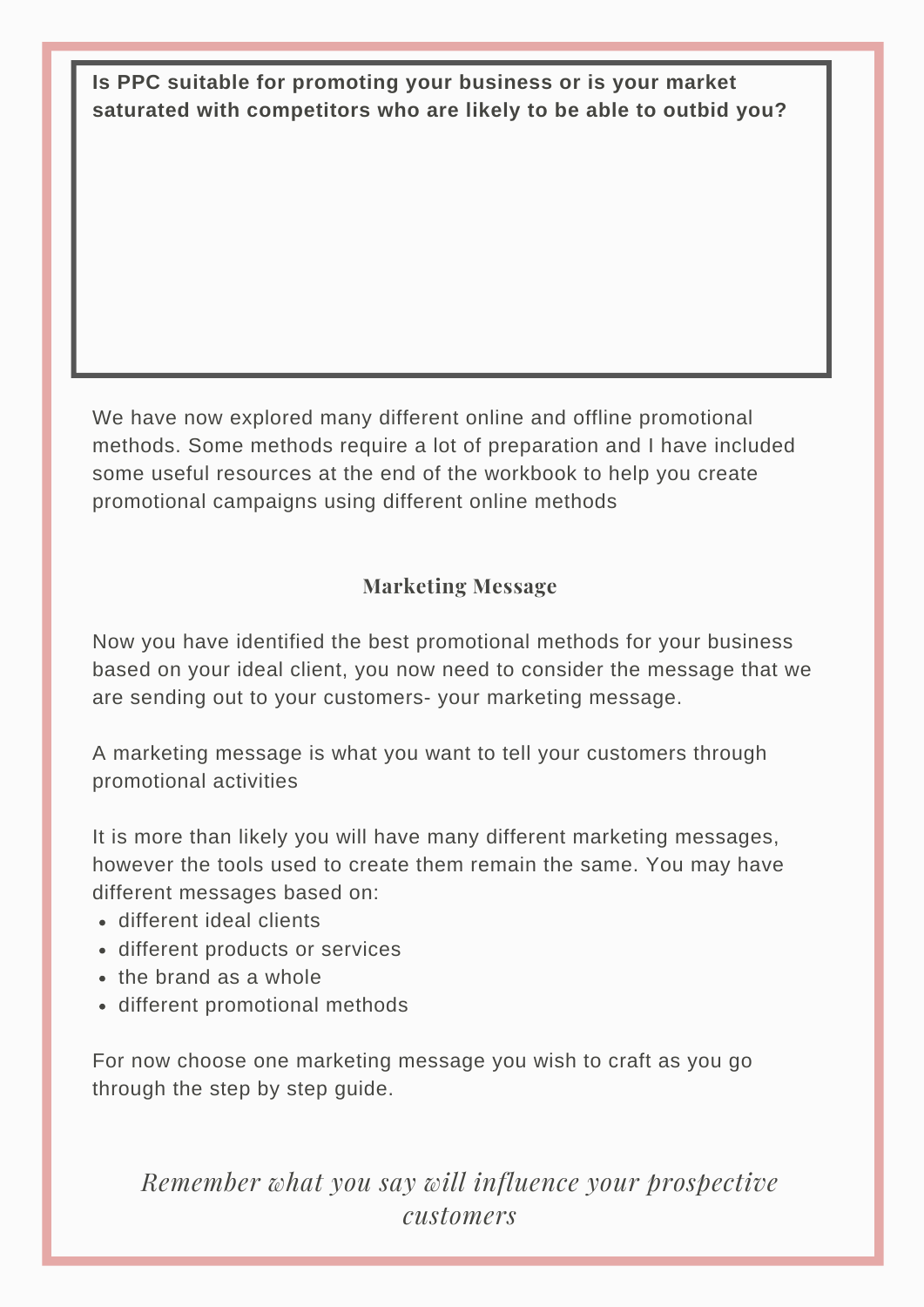#### **Creating your marketing message**

How do you create your marketing message? Type that question into a search engine and you will see thousands of articles. However I have developed a 4 step process for creating your perfect message- the WIPS method. Let us work through the process now.

#### **1. W-Who are you?**

To begin make a note of why you are in business. What is the reason you are here? Do you want to help people get healthier, be happy, share more time with loved ones? Or are you just in it for the money? Profit is not normally the only reason that you start a business- after all it is normally easier to make money working for someone else.

**Write down why you are in business? What motivated you to start this awesome journey?**

#### **2. I- Who is your ideal client?**

This is where you can put to use all of your work from week 2. understanding our ideal client. In today's world everyone is faced with so much choice, and so much noise and you need to stand out. Creating a memorable marketing message based on your ideal client can differentiate you.

**Briefly describe your ideal client here**

*Customers connect with businesses who provide benefits and interesting, valuable and relevant content.*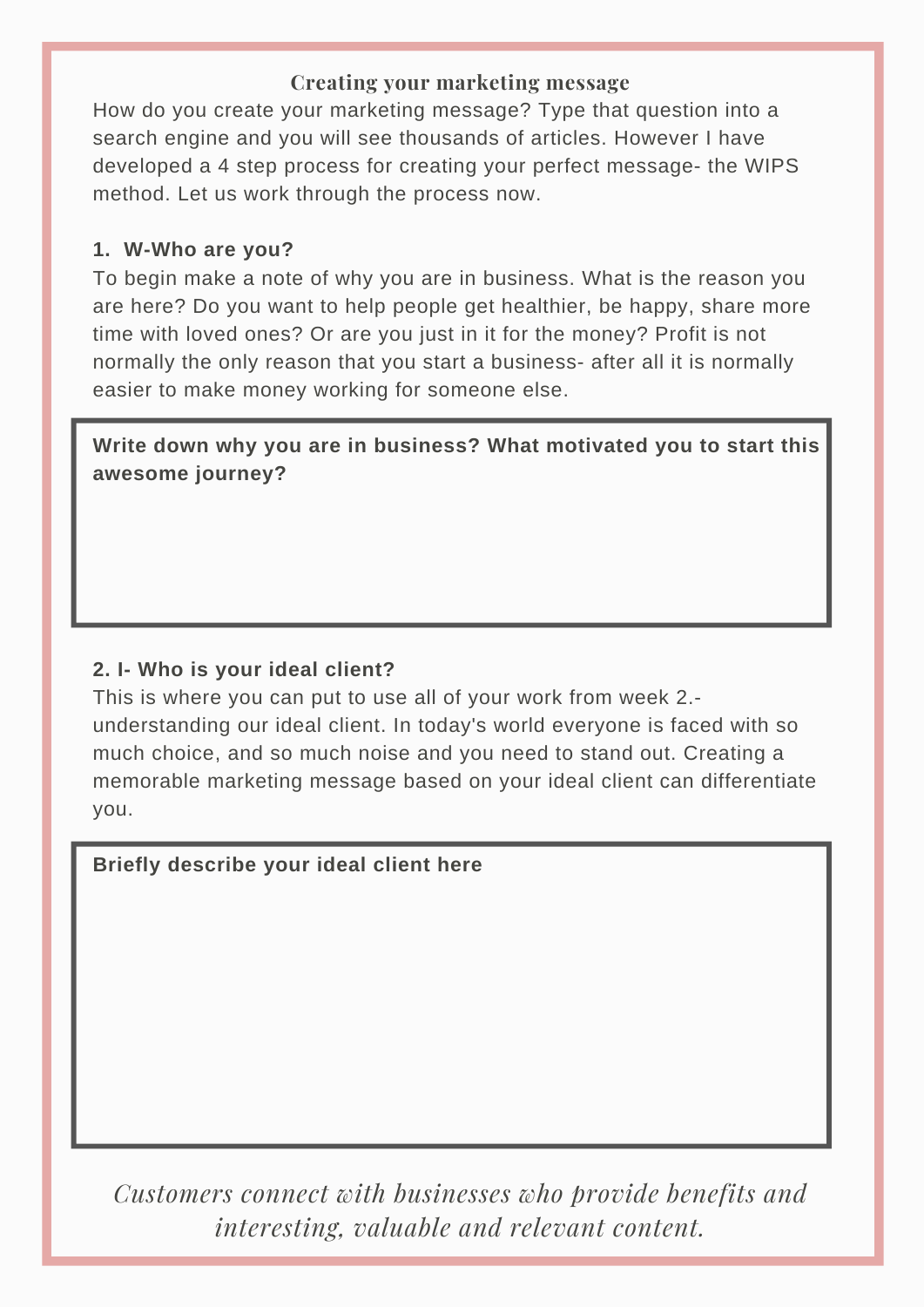#### **3. P - Pain Points**

This is where we start to get specific. In your marketing message you need to tell your customers how you can benefit them. You can do this by understanding their pain points or problems- the things that they are unhappy with in their life:

Pain points or problems fall into one of 4 categories:

1. *Financial-* your ideal client is spending too much on something or wasting money by doing something

2. *Productivity*- your ideal client feels short of time, or feels that they are wasting time they do have

3. *Process*- your ideal client may wish to improve the way they do thingssuch as how they shop or how they attract customers.

4. *Personal-* your ideal client feels as though they have personal issues such as weight, nutrition, heath, family issues or issues from their past

Let us look at some examples of pain points from each of the four categories:

#### *Financial Pain Points*

- Our bills are out of control
- Our overheads are too high
- We are not making enough revenue or profit
- We do not have the money to do what we want
- I am paying too much for .......

#### *Productivity Pain Points*

- We have to much to do
- I am working too later
- I feel like I just work
- .... is taking too much time

#### *Process Pain Points*

- Our website is rubbish
- I cannot get organised
- ... keeps breaking down
- I am not getting any customers
- My competitors do .... better
- I cannot convert customers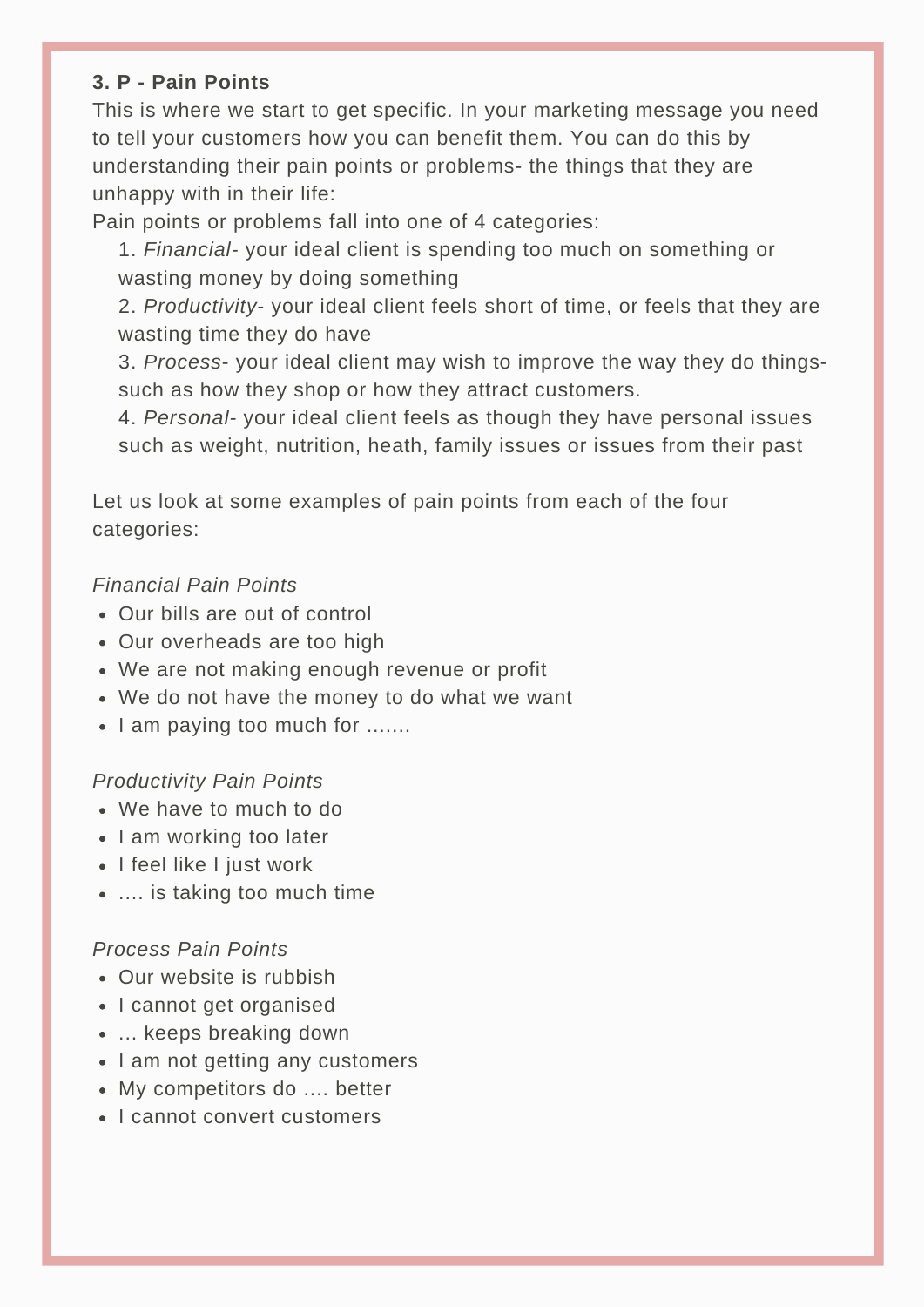*Personal Pain Points*

- I am unhealthy
- I feel overwhelmed with ...
- I do not know what to do next
- I hate my job
- I have no confidence in ...
- I do not see my family

**What are your ideal clients pain points?**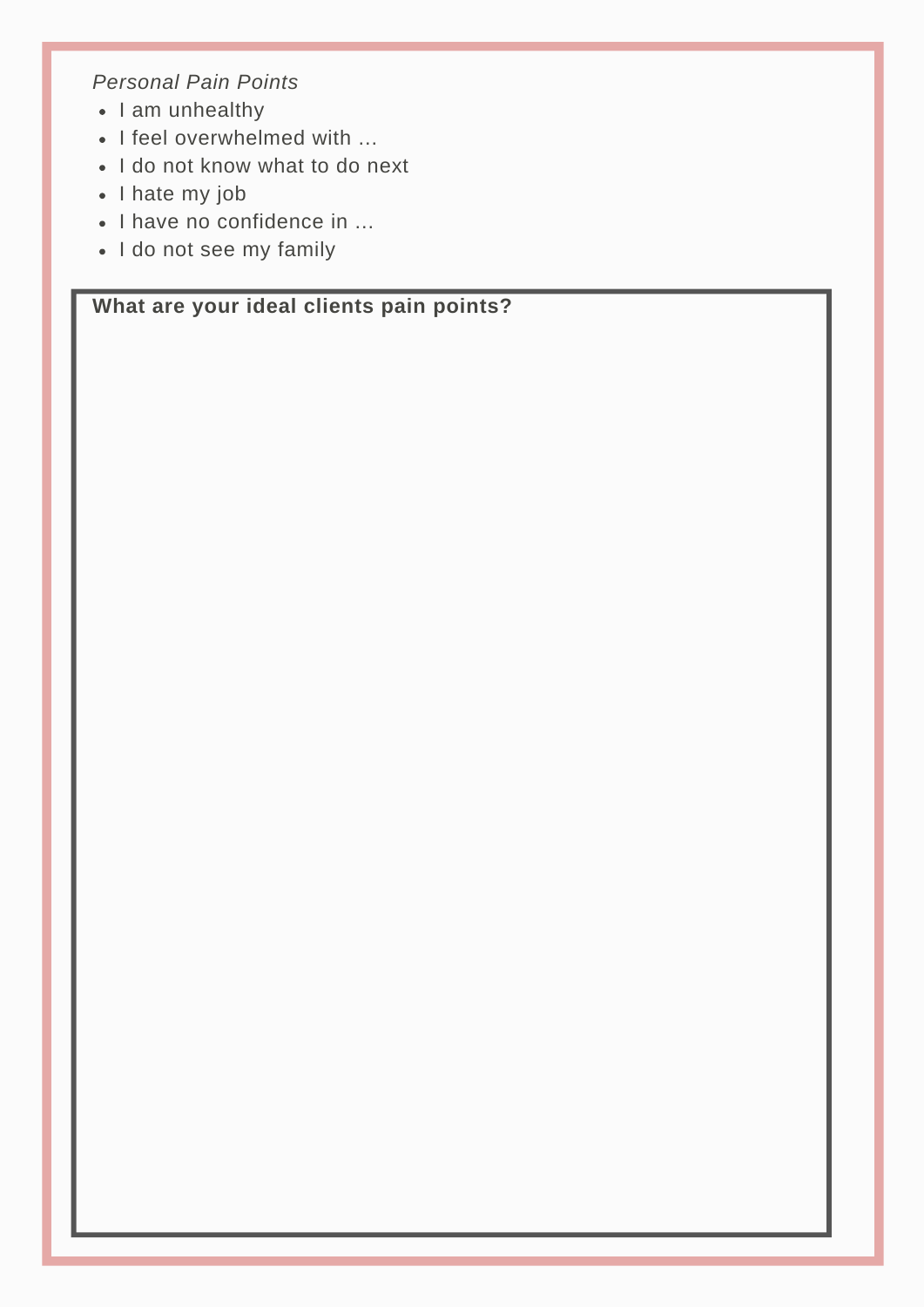Now this is where the magic happens- if we can go one step further to understand the impact of our customers pain points we can spark the interest of our customers and stand out from our competition.

Each pain point or problem that your customer faces will have a bigger impact on their lives and we need to identify what these are for us to attract our ideal customers.

Looking at the examples above I want to explore each pain point deeper to show you how you can understand the impact of each pain point in your ideal client's life.

- Our bills are out of control- I feel worried, and frustrated that I cannot do what I want which is travel more
- Our overheads are too high- We are not making any profit and I cannot buy my perfect house
- We are not making enough revenue or profit- my business may fail and my hard work will not pay off. I may have to go back to the 9 to 5
- We do not have the money to do what we want- I have all these dreams that are out of reach and it is frustrating
- I am paying too much for ....... -I am wasting my hard earned cash and it is stopping me from.....
- We have to much to do- I do not get to enjoy life
- I am working too late I am missing out on time with my young children or friends
- I feel like I just work- I want my life to be more than this
- .... is taking too much time I want to be enjoying .... instead
- Our website is rubbish- we are loosing customers and this is impacting on profits
- I cannot get organised- I am wasting time doing ... and I want to do ....
- ... keeps breaking down- I am wasting time and feeling frustrated
- I am not getting any customers- I do not want to give up on my dream and work 9 to 5 again
- My competitors do .... better- I am loosing customers as a result and do not feel good enough
- I cannot convert customers- I am at my wits end
- I am unhealthy- I feel unloved and have no confidence
- I feel overwhelmed with ...- It is making me feel xxx
- I do not know what to do next- I feel lost, confused and overwhelmed
- I hate my job- I do not know what to do or how to overcome it
- I have no confidence in ...- I feel like I am wasting my life
- I do not see my family- I am missing out on precious moments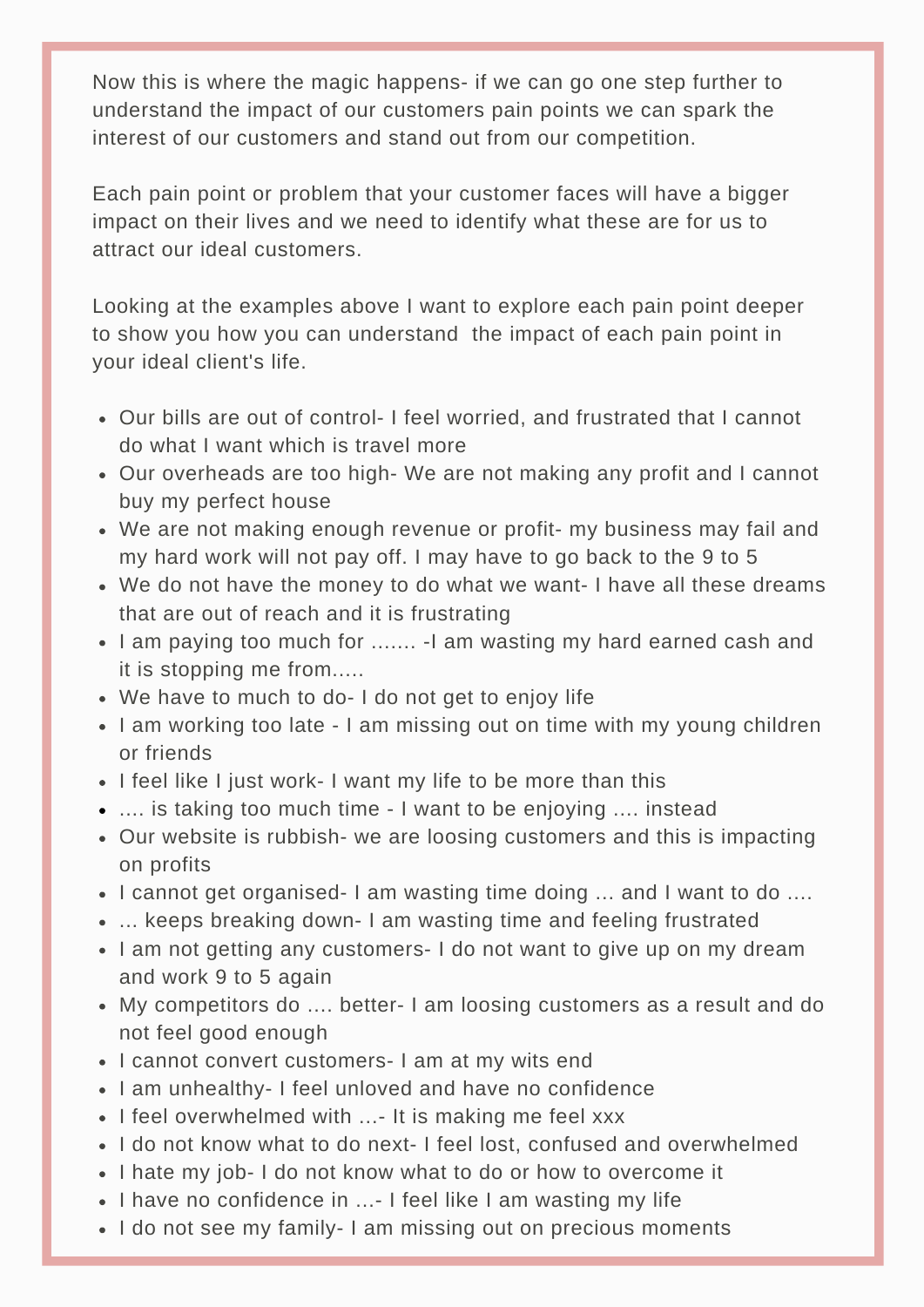**Take each pain point and delve deeply- what impact is it having on your ideal clients life**

#### **4. S- Solution**

We understand what our customers pain points are, we now need to identify which of the pain points our product or service can solve. In other words, highlighting the life changing impact our products or services will make to them. Let us take three examples:

*Company:* Events consultant *Ideal Client Pain Points:*

- We don't sell out of tickets- we feel frustrated and worried about the future.
- We waste time manually tracking how many attendees we have- this stops us hosting more events
- We waste money holding our events- this impacts our profits
- We waste time flitting between tasks- we do not really understand what we are doing and feel overwhelmed.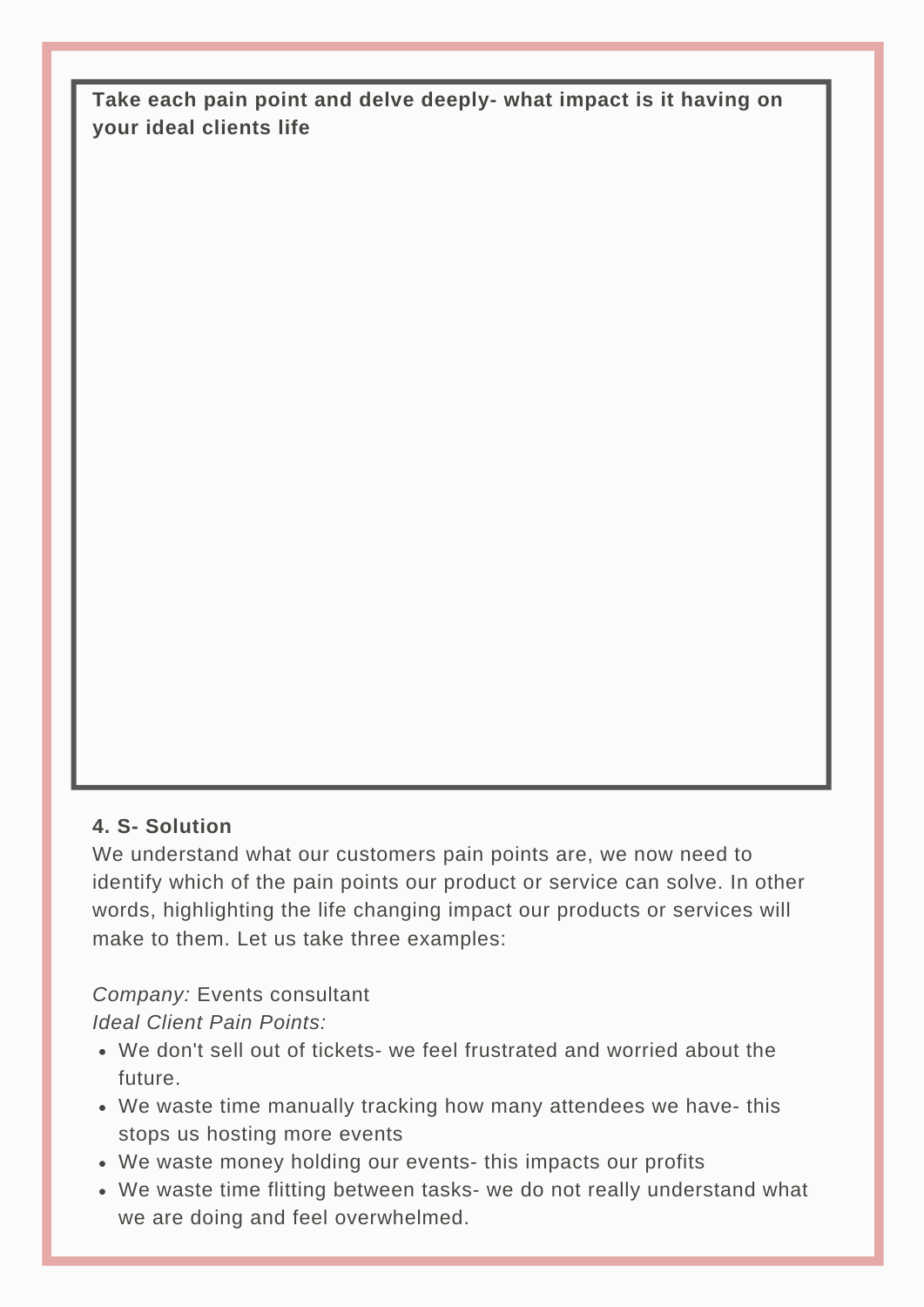#### *Marketing Message*

- Get your events fully booked using our tried and tested promotional methods
- Save time by implementing our RSVP tool and spend your time on more worthwhile tasks
- Save money by streamlining systems and using simple processes to make sure everything goes well
- We are experts and can save you wasting time on the unnecessary

# *Company*: Beauty Products Retailer

# *Ideal Client Pain Points*

- I don't have time for a long makeup routine- I want to spend time enjoying life instead.
- I cannot afford expensive brands in case they do not work
- I feel unhappy with how I look and it is stopping me going out
- I do not have time to browse shops- I feel rushed and worry I choose the wrong thing

#### *Marketing Message*

- Discover your perfect beauty routine at home with a free consultation
- We create bespoke personalised beauty routines and pop in free samples from time to time
- We can help you create the perfect look to make you feel like a celebrity

# *Company:* Parenting Course Provider

# *Ideal Client Pain Points*

- I feel overwhelmed with parenting- there is too much conflicting advice
- I keep arguing with my partner over how to stop our child throwing, it is causing arguments and making family life hard
- I worry I should be doing things differently- I am not enjoying the time I have with my child

# *Marketing Message*

- Simple steps tailored to you to create a family which thrives
- We use our techniques to stop any conflict and to make sure everyone is happy
- We use easy to learn simple solutions, so you do not spend time thinking, just enjoying every moment.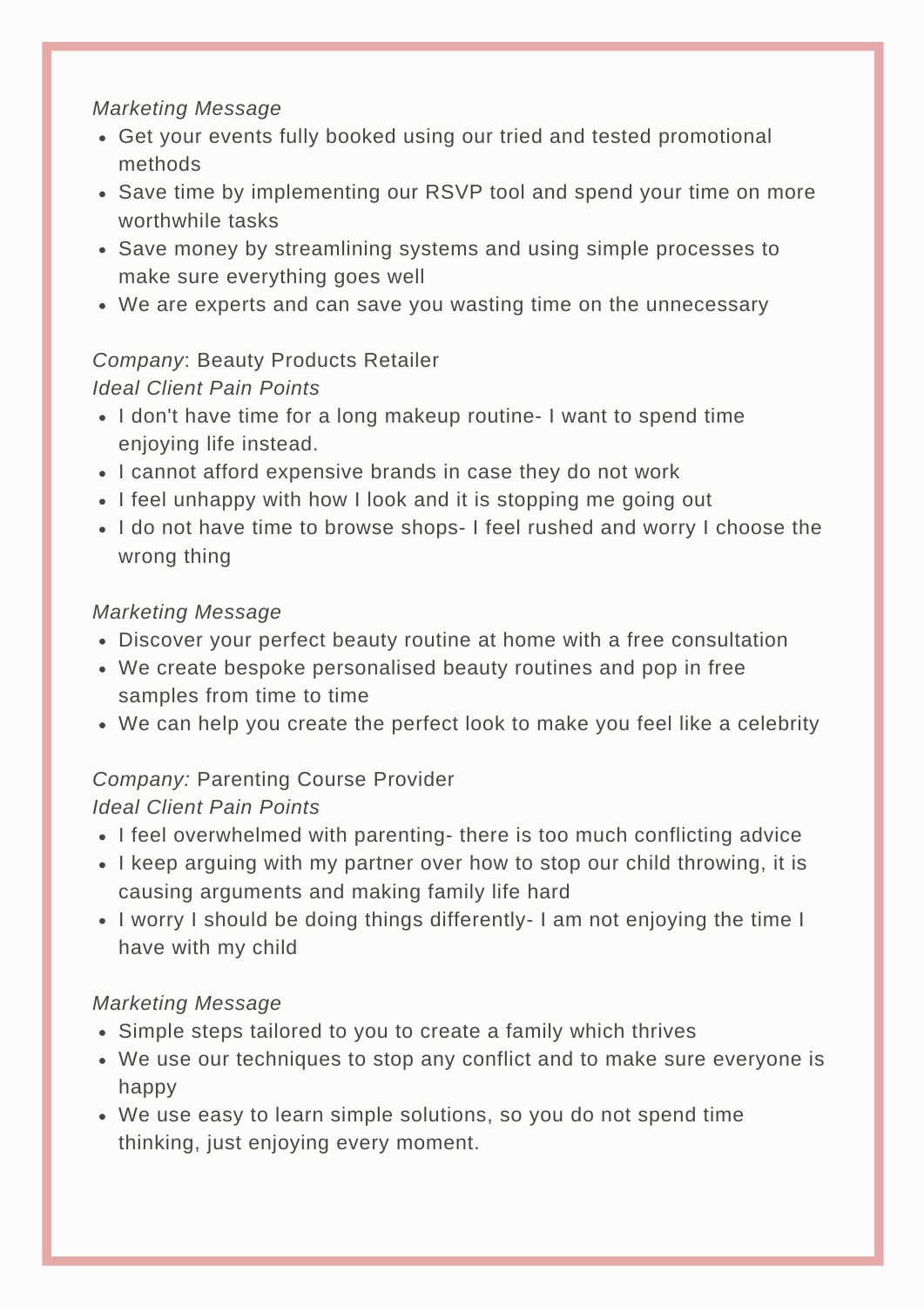**Identify the solutions your company, products or services provides to your Ideal Client, based on their pain points.**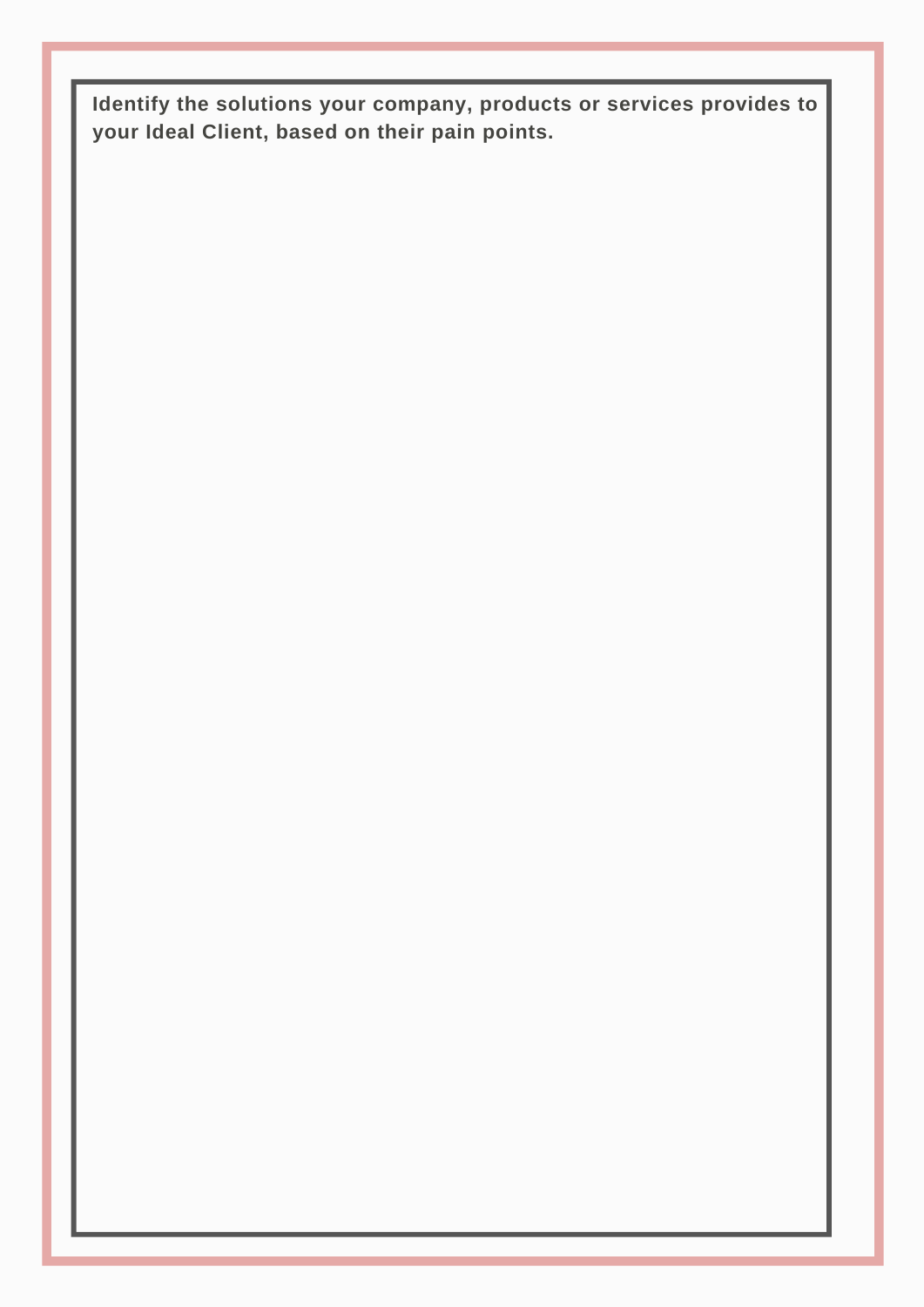Now that you have identified the solutions you provide, you need to write your marketing message. When crafting your message you need to consider:

- your competitors
- language
- your headline

#### *Competitors*

In theory your competitors will share some of the benefits you bring to your customers. You want to stand out from your competitors and not just repeat their message. If you do bring the same benefits as your competitor, identify what is different about you. What can you bring that your competition cannot? Could you offer solutions quicker? Do you have more experience?

**List 3 of your competitors marketing messages here. You can find this on their website, social media about me sections.**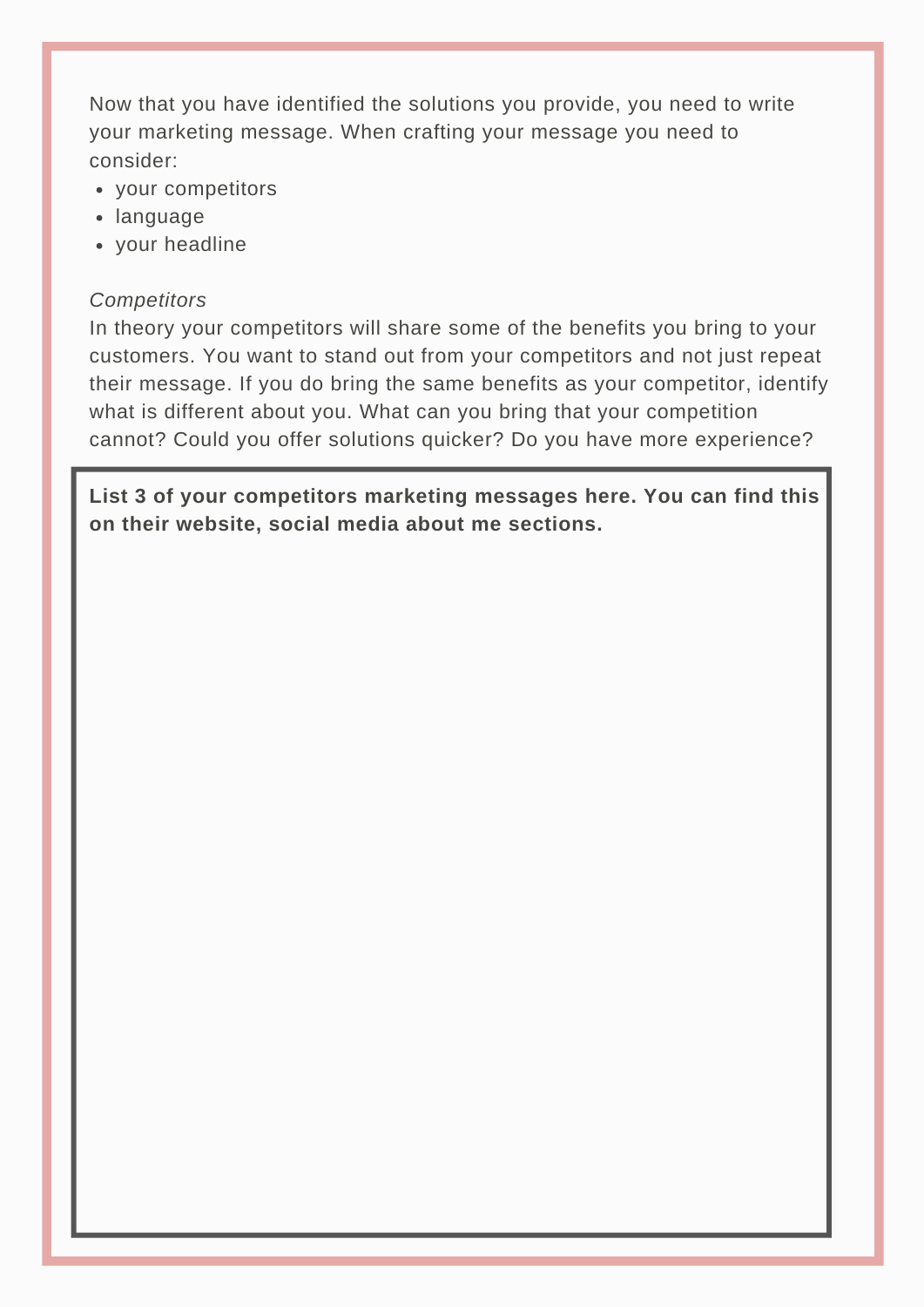#### *Language*

Does your ideal client care about grammar, swearing? Do they use specific phrases or words? Do they use informal or formal language? You must write your marketing message in language which your ideal client is familiar with.

**Look at the language used by your customers online, and identify any specific phrases or styles? What do they hate?**

#### *Create your headline*

Your headline is the first thing that your clients will see- it is the first impression of you. You need to make it exceptional. Your headline should tell your clients the benefits of using your business or products or services quickly without any further explanations.

Good headlines focus on the customers point of view. Good headlines:

- Are simple
- Are original
- Use familiar language
- Use imagery to evoke emotions

Let us consider some good and bad headlines now:

#### *Event Consultant*

#### **BAD**

In today's world it is hard to get people to attend events, and this alongside running a business can be frustrating. Our business will save you time and money whilst selling out tickets.

#### GOOD

We get your events fully booked without any of the hassle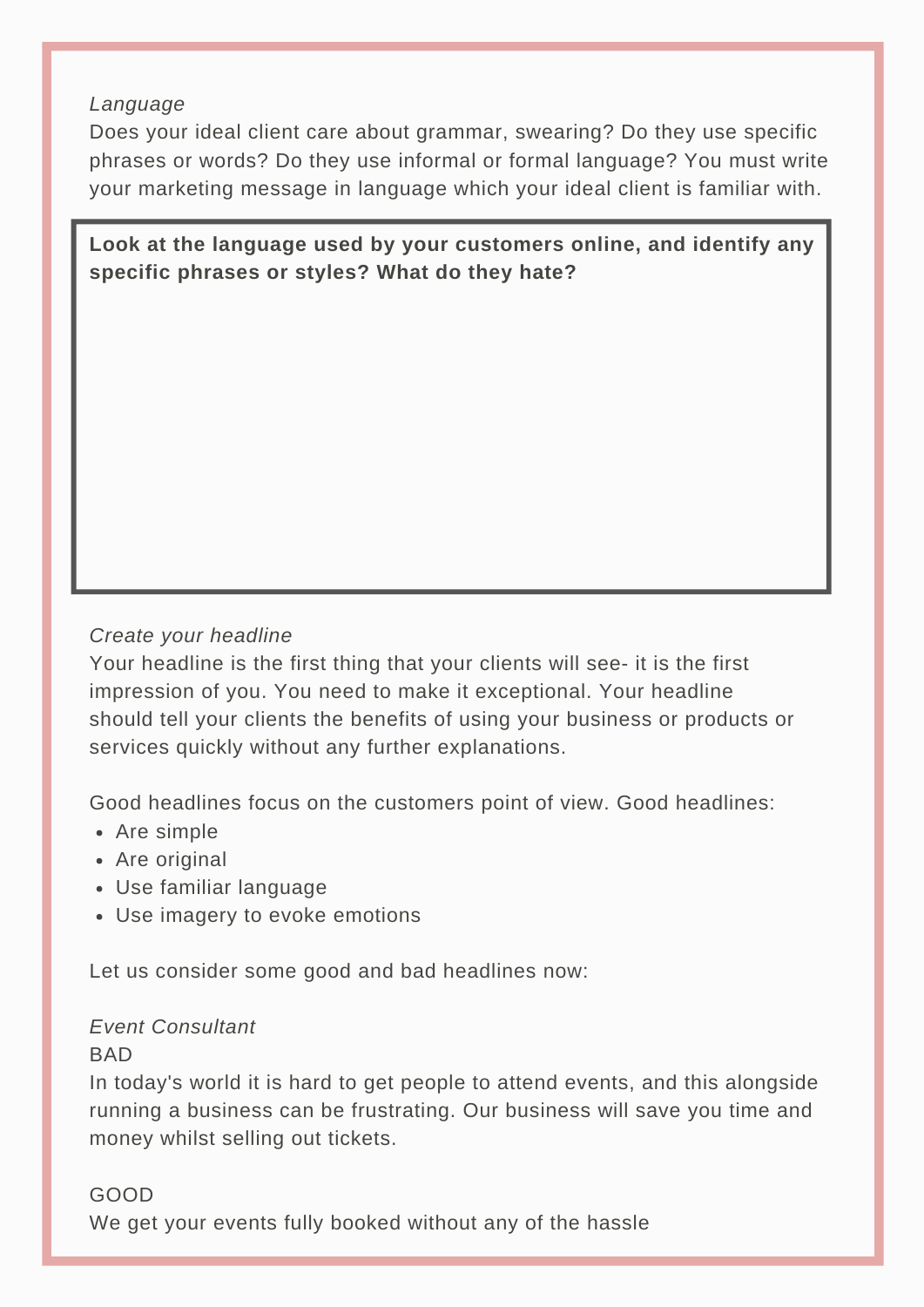#### *Beauty retailer*

BAD

With our beauty products you can feel amazing, save time and stop buying things you do not use

#### GOOD

Use our simple beauty regime to be selfie ready anytime

*Parenting Course Provider*

BAD

We solve all your parenting queries through our one to one parenting course to bring you a happy home

GOOD We teach you to thrive as a family, not just survive

Can you see the difference between the headlines, and how simple the good headlines are?

When crafting your headline you can:

- Use extreme marketing- state the opportunities or negatives for example 'How to Run Your Company into the Ground in One Week'
- Use the who, what, why technique- who do you help? What do you help them with? Why do you help them?

Once you have created your headline, you can then go on and develop further copy. In your copy continue to focus on the benefits you bring to your ideal client, and make sure it is to the point.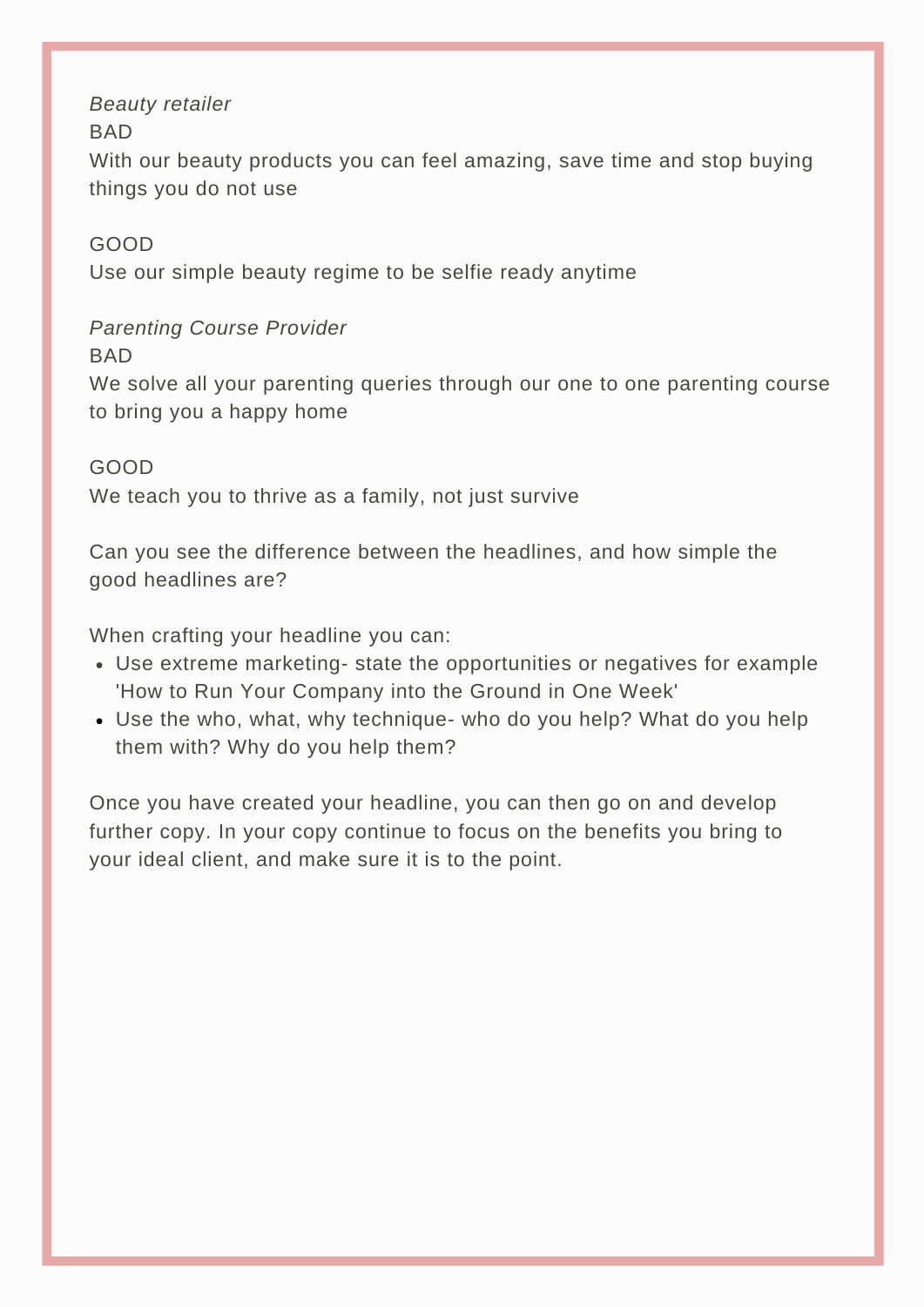**Craft your headlines for:**

- **your company and brand to go on your social media and website**
- **3 of your products or services.**

**Share them in the facebook group for feedback.**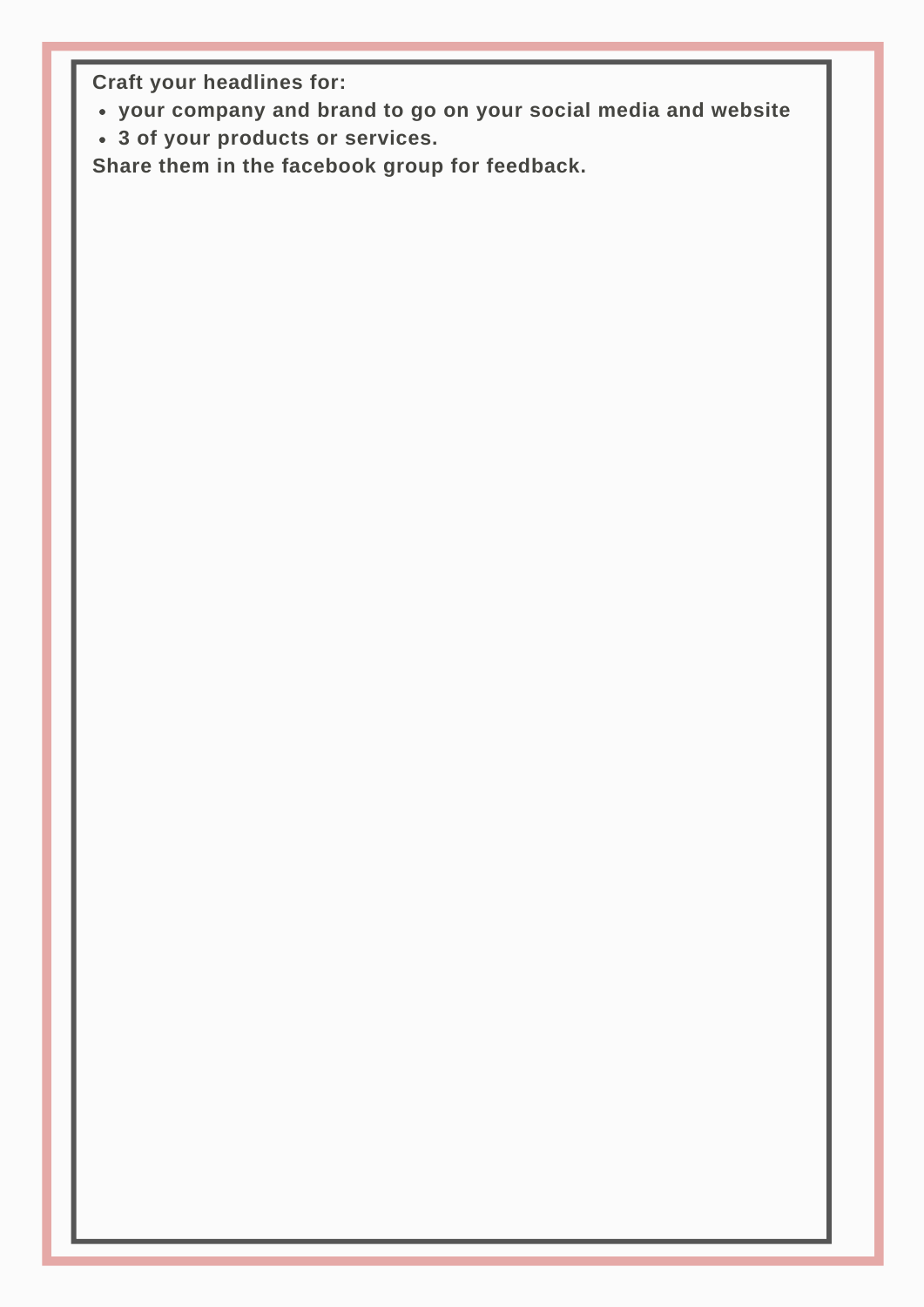# **Promotional Strategy**

Now that you have worked out your message you need to start promoting it, and the best way to begin is to create a promotional strategy.

I have some great news, you already have most of the tools you need to create your plan, you just need to write it down.

You may create a new promotional strategy every 3 months or every time you wish to increase sales, or introduce a new product or service.

A promotional strategy is split into 5 sections:

- 1. Objectives
- 2. Promotional Activities
- 3. Creative Decisions
- 4. Actions
- 5. Budget
- 6. Evaluation

Let's work through your promotional strategy step by step. There is an additional worksheet at the end of this workbook to bring your promotional strategy together.

*Remember a promotional strategy is a work in progress, it is no use tucked in a cupboard. Write it, use it, edit it.*

#### **Objectives** 1.

Decide what you want to achieve in this promotion. What change do you want to bring to your business? Make sure all the objectives are SMART (specific, measurable, achievable, relevant, time orientated) Examples of promotional objectives include:

• Building awareness I want to get x number of followers on facebook by 10th January I want to get x number of website enquiries by 10th March I want to increase my email list by x 1st December

# Creating interest We want to increase website visits by x before 1st February I want 5 blogs written and published on websites by end of January

• Stimulating sales I want to get 30 sales by the end this quarter

It is best to have between 1 and 3 objectives per campaign, otherwise you will have too much work for yourself.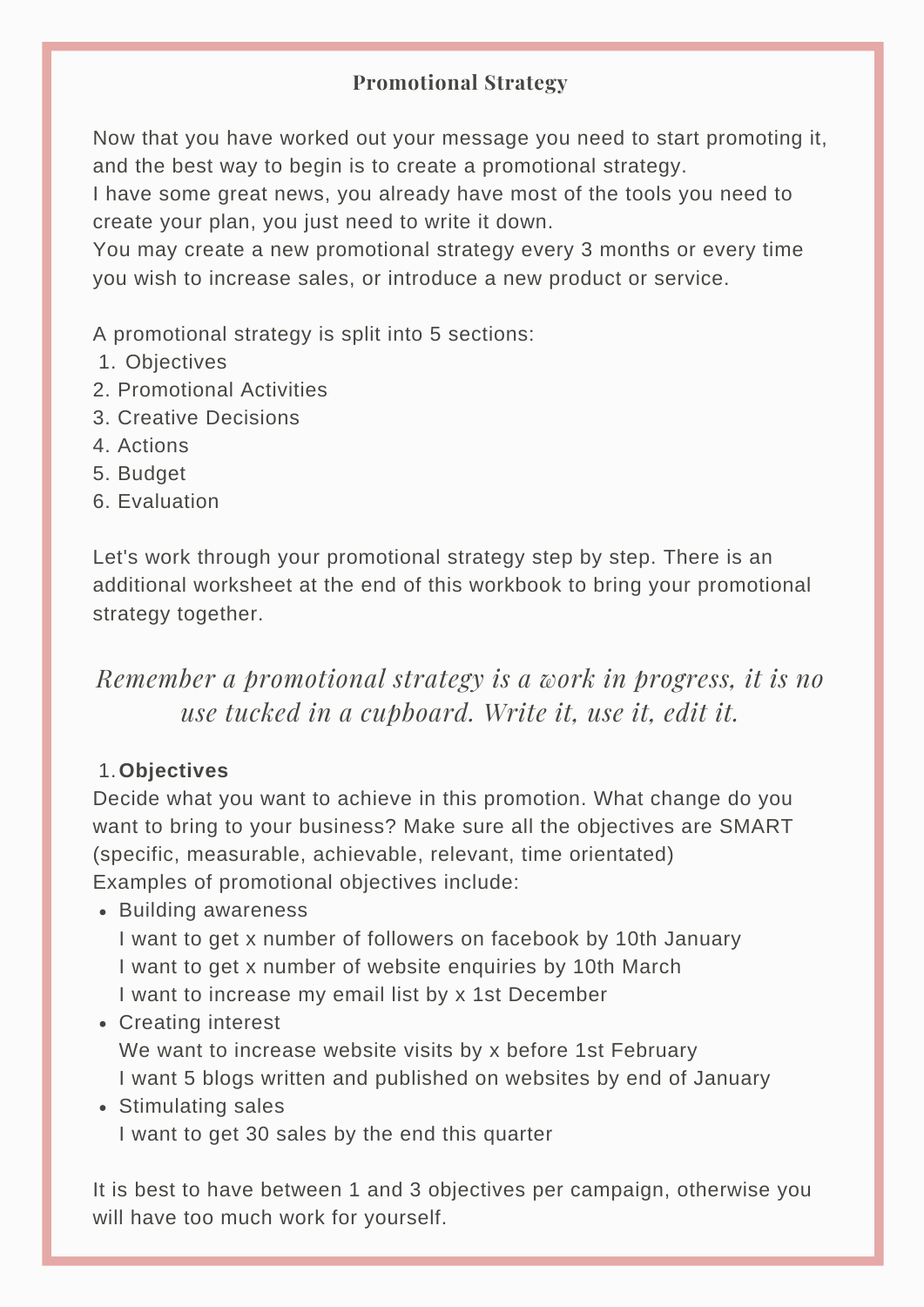**Write down three objectives you want from this campaign**

# **2. Promotional Activities**

This is where you choose which promotional activities you will do based on the work we have already completed. When choosing the activities consider

- how much time you have
- the budget you have
- where your customers are

**Using the work from last week and this week identify the best promotional activities to reach your goals. Use a maximum of 3 activities for each objective. It is likely your strategies will overlap between objectives**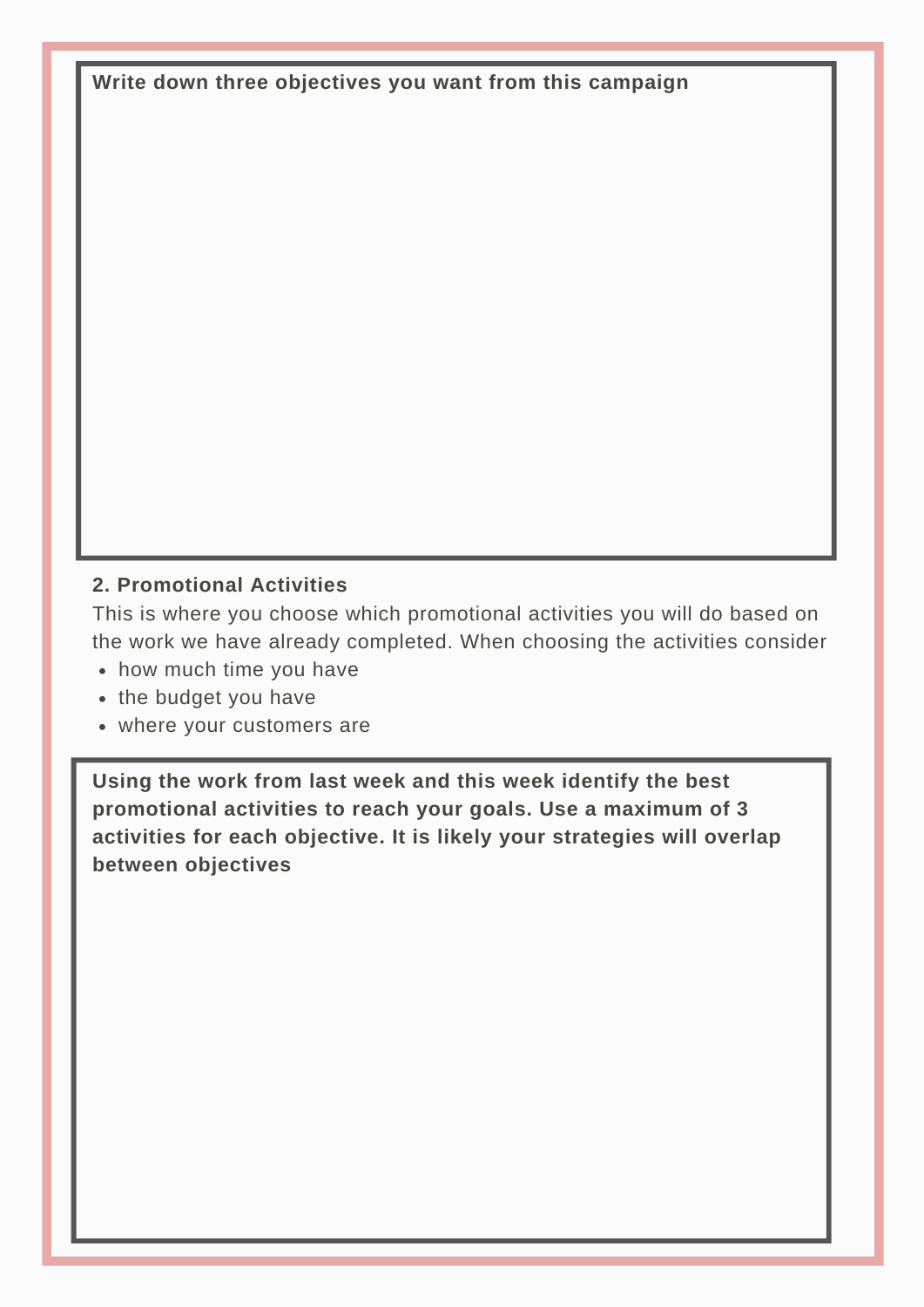#### **3. Creative Decisions**

For this stage you can get creative. You already have your business and product headlines, so choose a headline that best represents your objective and work out how you will convey it through each promotional activity.

You can convey your message through videos, text, stories, imagesanything you choose. Just ensure that it reflects your brand image and include a call to action- something for the customers to do. This will make you more memorable and ensure you can measure results.

**For each promotional activity use the space below to identify the headline and what else you need to promote the message. Find any images, or jot down any scripts for videos.**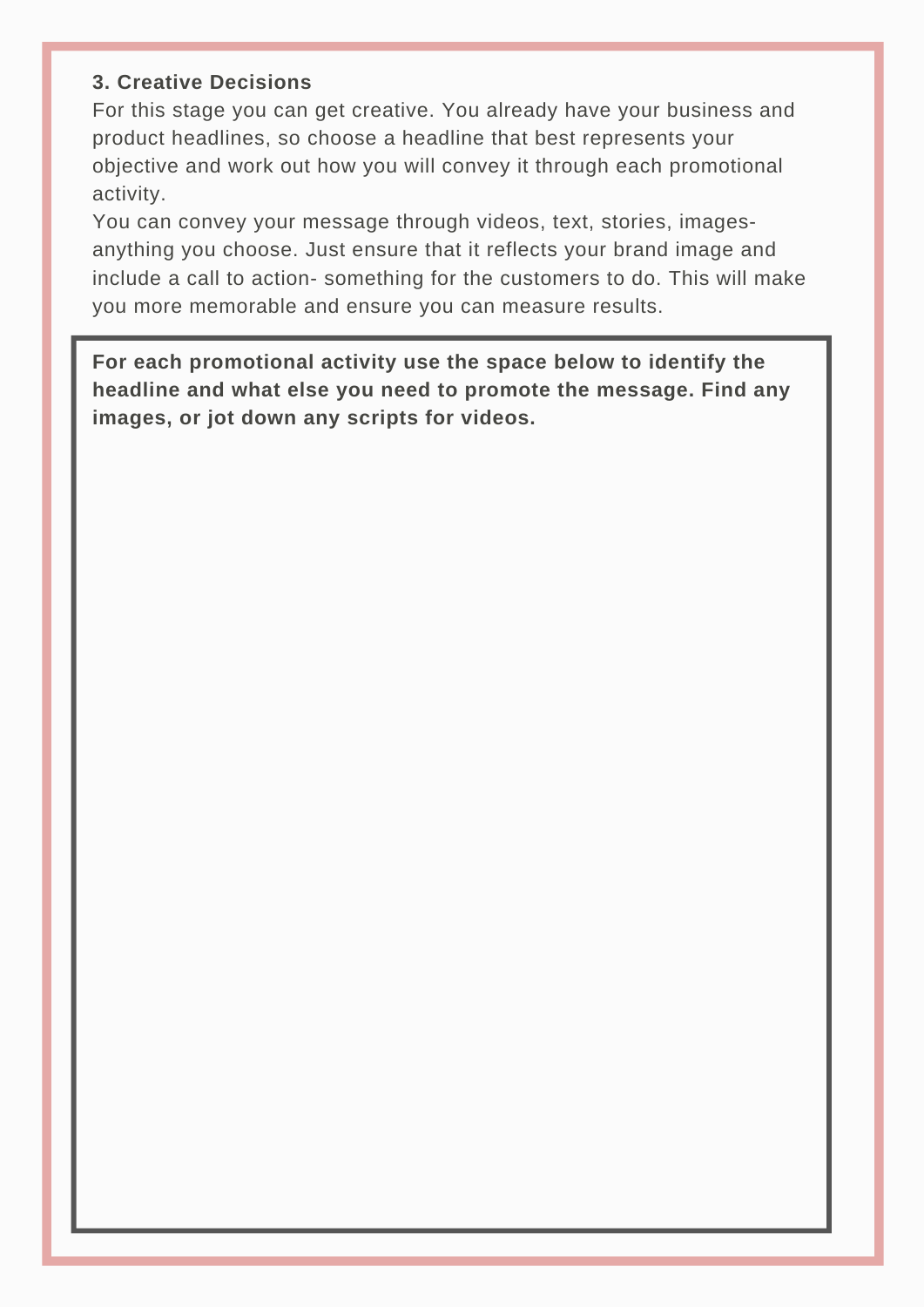# **4. Actions**

A plan is no good without taking action. The next stage is to work out what you need to do to achieve your objectives, and determine the deadline for each action.

Lets take an example

**Objective:** Increase sales by 10 % by 1st March 2020

**Promotional Method:** Organic Facebook and Flyers

**Marketing Message:** Use our simple beauty regime to be selfie ready everyday.

#### Organic Facebook Promotion

- 1. Create a visual image Week 1
- 2. Write a storytelling post with the message- Week 2
- 3. Plan video- Week 2
- 4.Create and share video on my page and other pages- Week 3
- 5,Plan a months content related to the top 5 beauty products- Week 1

# **Elyers**

- 1.Design flyers- Week 1
- 2.Print flyers- Week 2
- 3.Deliver flyers- Week 2/3

**List everything you need to do to promote your message, and the deadline for the action**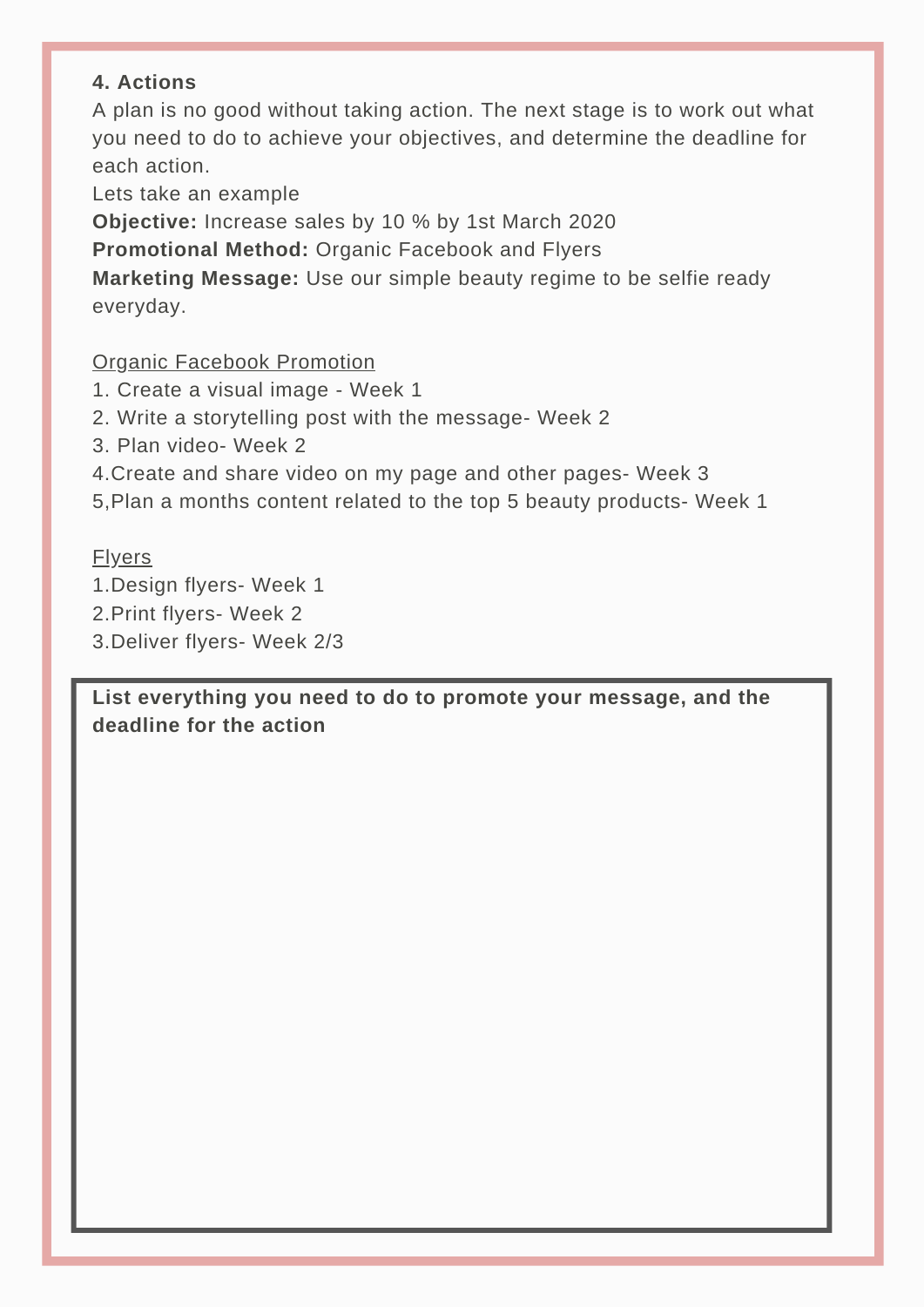# **5. Budget**

You need to set a budget to ensure that you do not overspend. You can work out your budget based on:

- Projected return on investment
- Percentage of sales
- Number of customers

Whatever your budget make sure you do not loose money.

# **What is your budget for the campaign?**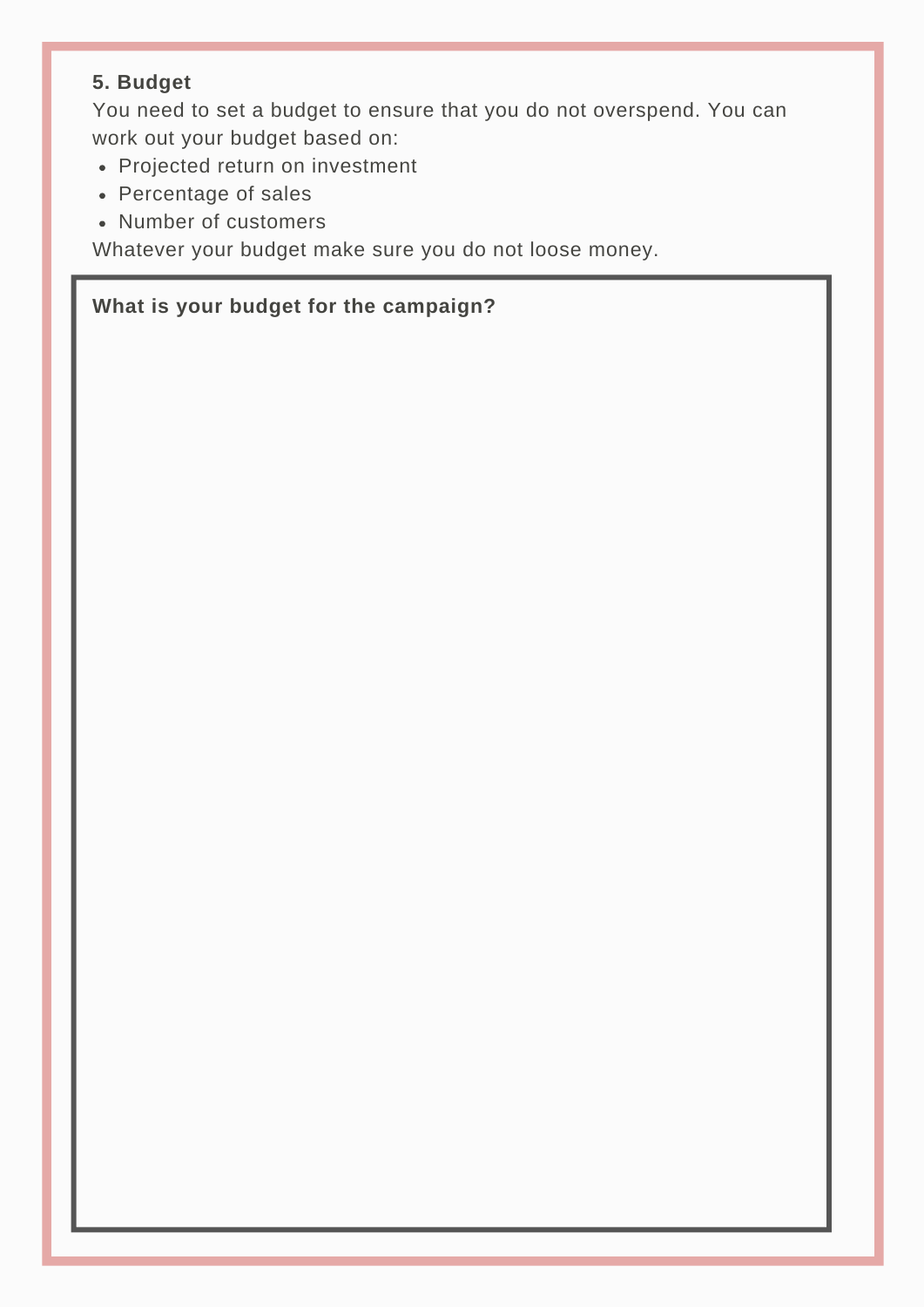#### 6. **Execute and Evaluate the Campaign**

Finally you need to execute the campaign and evaluate the results, based on the objectives you set.

Once you have completed your campaign you may wish to use any of the following measurements

- response rate
- total sales
- number of contacts who have purchased
- sales rate
- number of enquiries
- cost per contact
- cost per enquiry or sale
- conversion rate
- average order value
- renewal rate
- repeat purchase rate

**Which measurements will you use to evaluate the campaign?**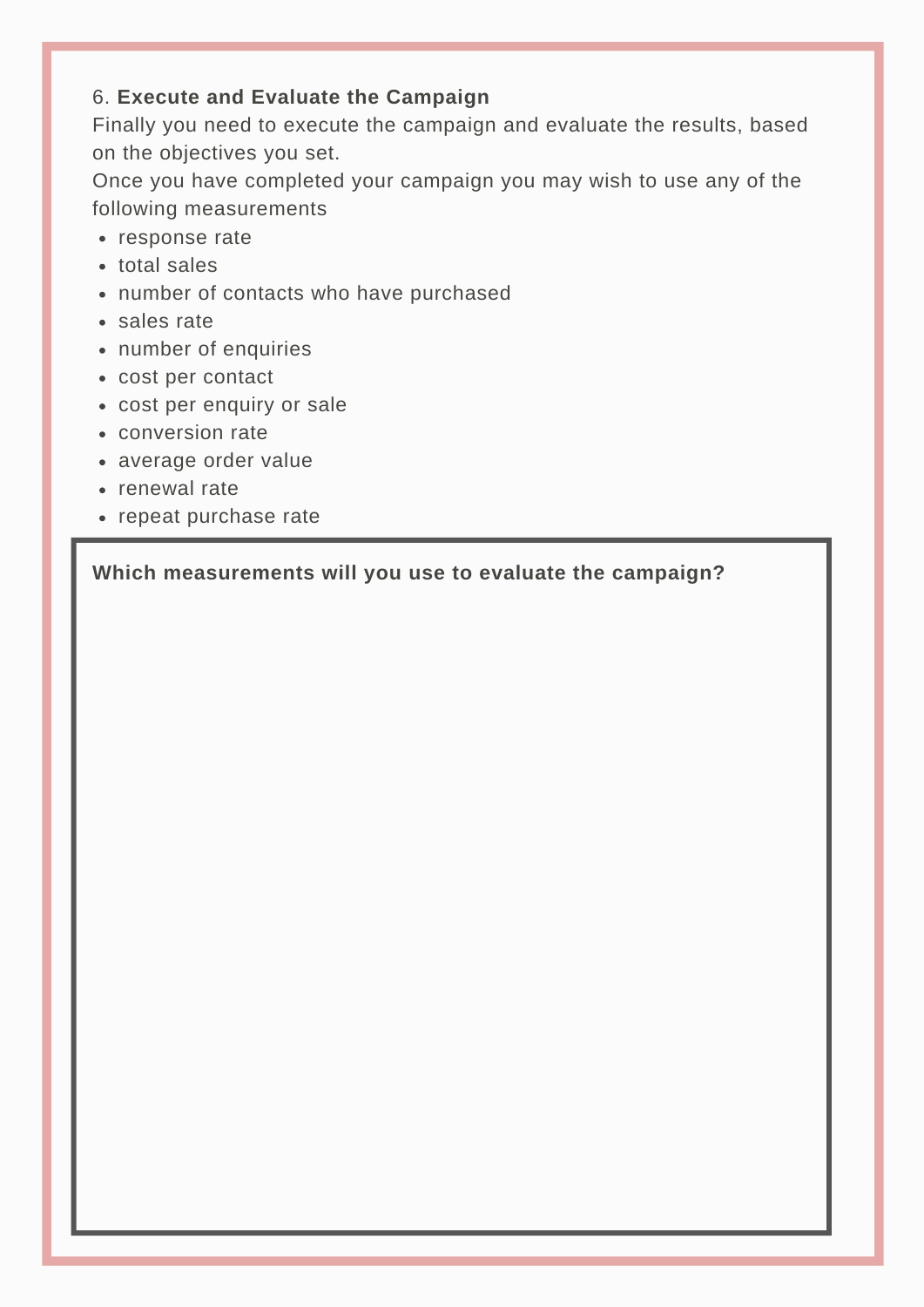| <b>Promotional Strategy Template</b> |
|--------------------------------------|
|                                      |
| <b>Objectives</b>                    |
|                                      |
|                                      |
|                                      |
|                                      |
|                                      |
|                                      |
|                                      |
|                                      |
|                                      |
| <b>Promotional Activities</b>        |
|                                      |
|                                      |
|                                      |
|                                      |
|                                      |
|                                      |
|                                      |
|                                      |
|                                      |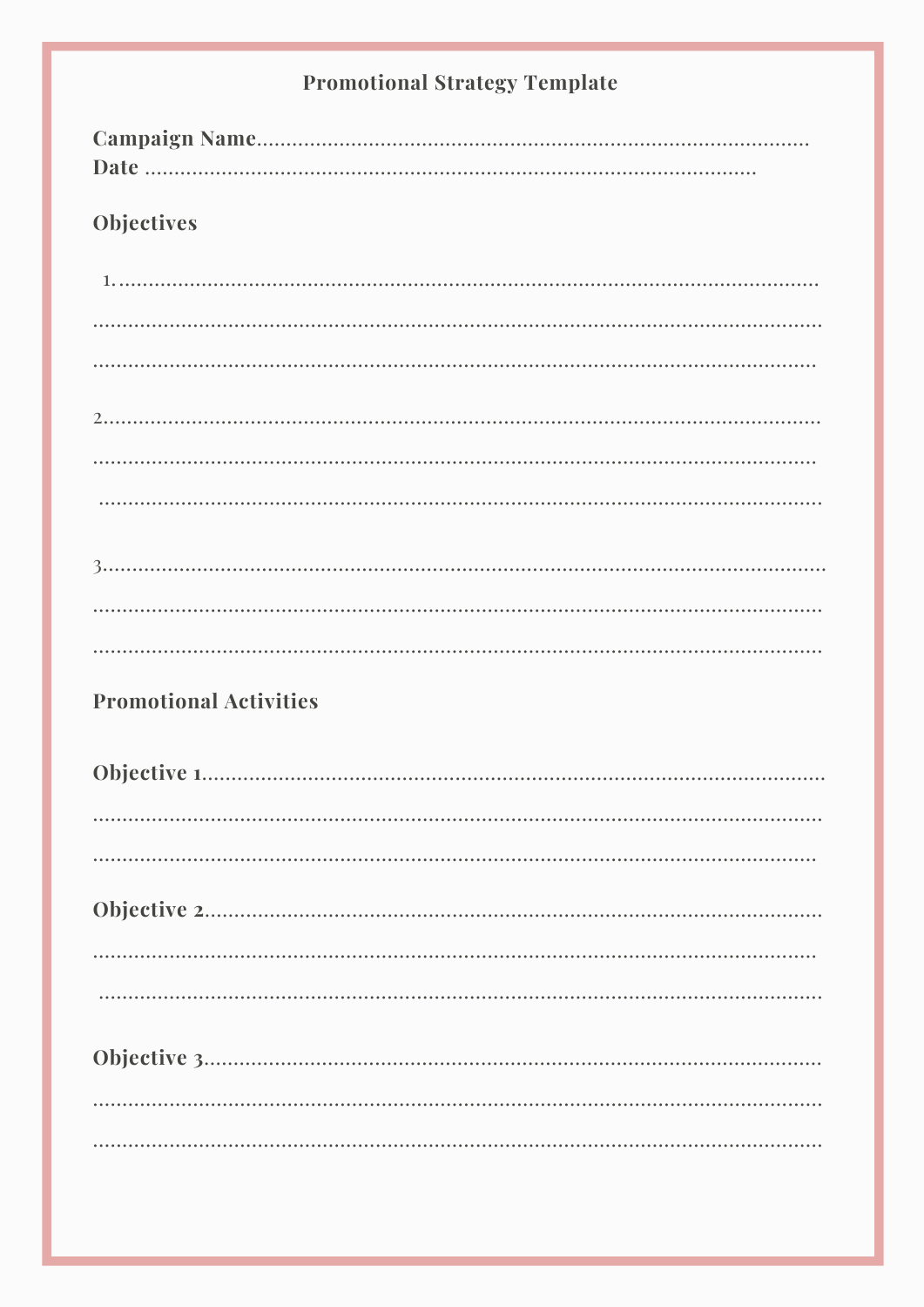| Objective 1<br><b>Creative Decisions</b> |
|------------------------------------------|
|                                          |
|                                          |
|                                          |
|                                          |
|                                          |
|                                          |
|                                          |
|                                          |
|                                          |
|                                          |
|                                          |
|                                          |
| <b>Actions</b>                           |
|                                          |
|                                          |
|                                          |
|                                          |
|                                          |
|                                          |
|                                          |
|                                          |
|                                          |
|                                          |
|                                          |
|                                          |
|                                          |
|                                          |
|                                          |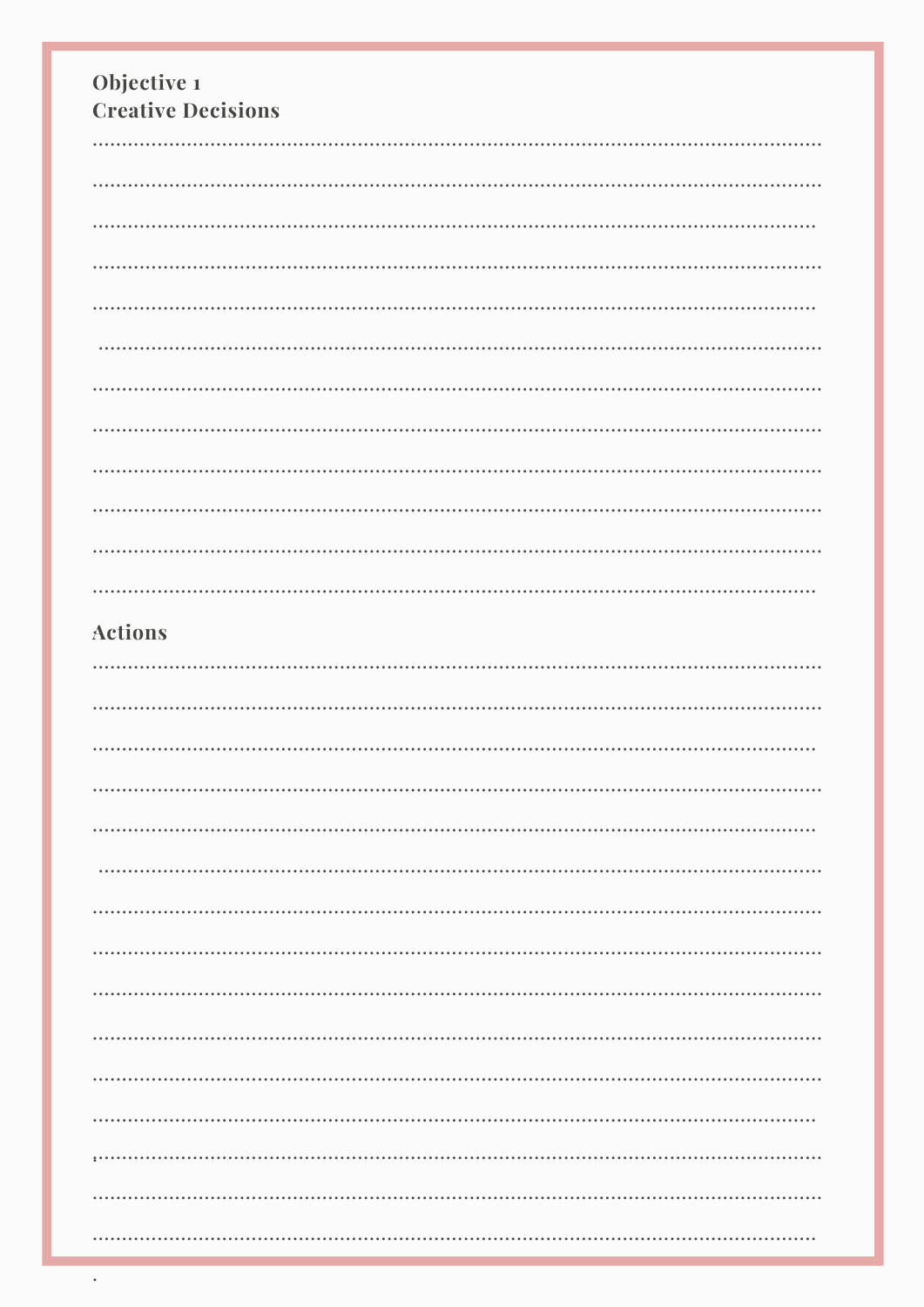| Objective 2<br><b>Creative Decisions</b> |
|------------------------------------------|
|                                          |
|                                          |
|                                          |
|                                          |
|                                          |
|                                          |
|                                          |
|                                          |
|                                          |
|                                          |
|                                          |
|                                          |
| <b>Actions</b>                           |
|                                          |
|                                          |
|                                          |
|                                          |
|                                          |
|                                          |
|                                          |
|                                          |
|                                          |
|                                          |
|                                          |
|                                          |
|                                          |
|                                          |
|                                          |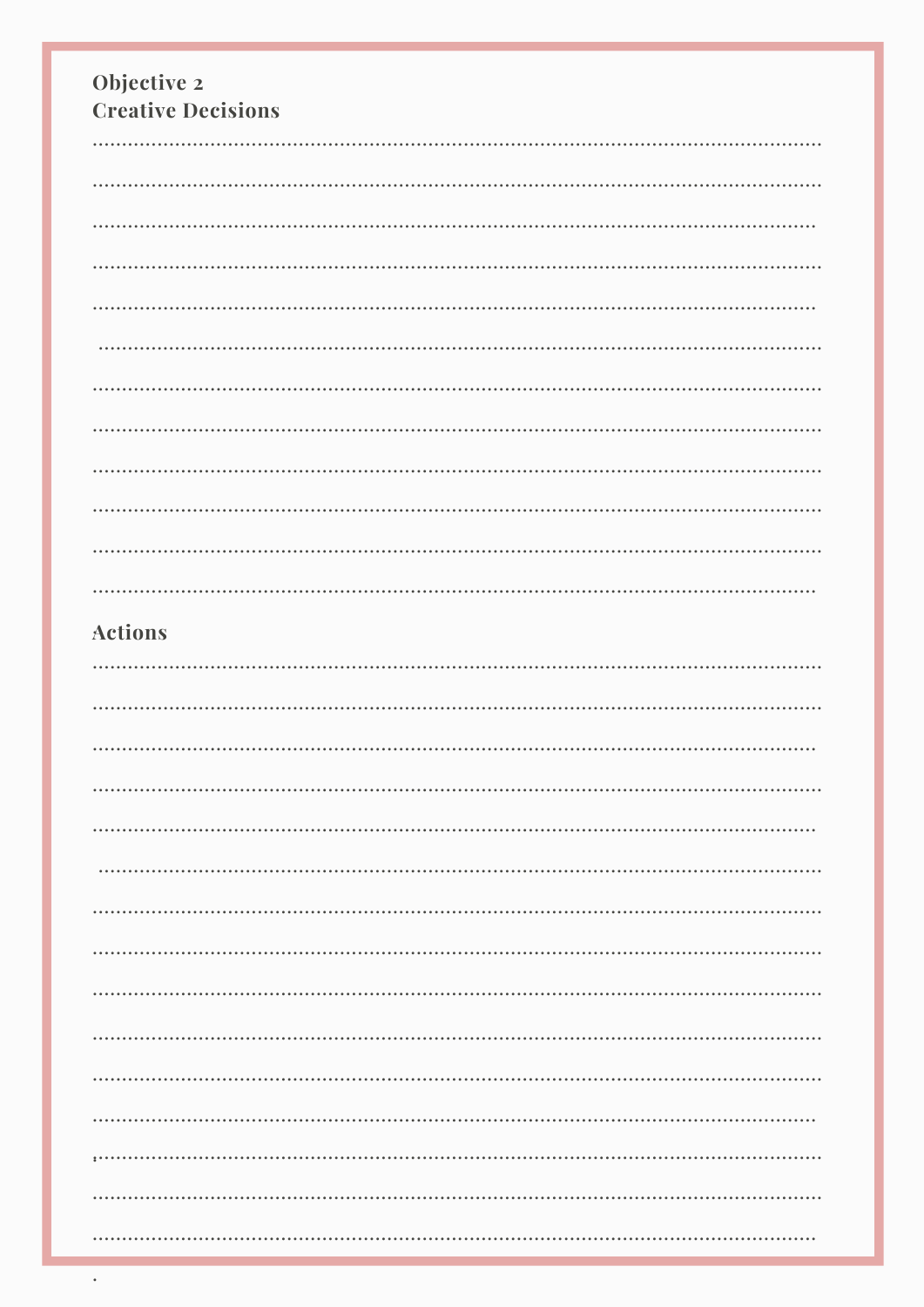| Objective 3<br><b>Creative Decisions</b> |
|------------------------------------------|
|                                          |
|                                          |
|                                          |
|                                          |
|                                          |
|                                          |
|                                          |
|                                          |
|                                          |
|                                          |
|                                          |
|                                          |
|                                          |
| <b>Actions</b>                           |
|                                          |
|                                          |
|                                          |
|                                          |
|                                          |
|                                          |
|                                          |
|                                          |
|                                          |
|                                          |
|                                          |
|                                          |
|                                          |
|                                          |
|                                          |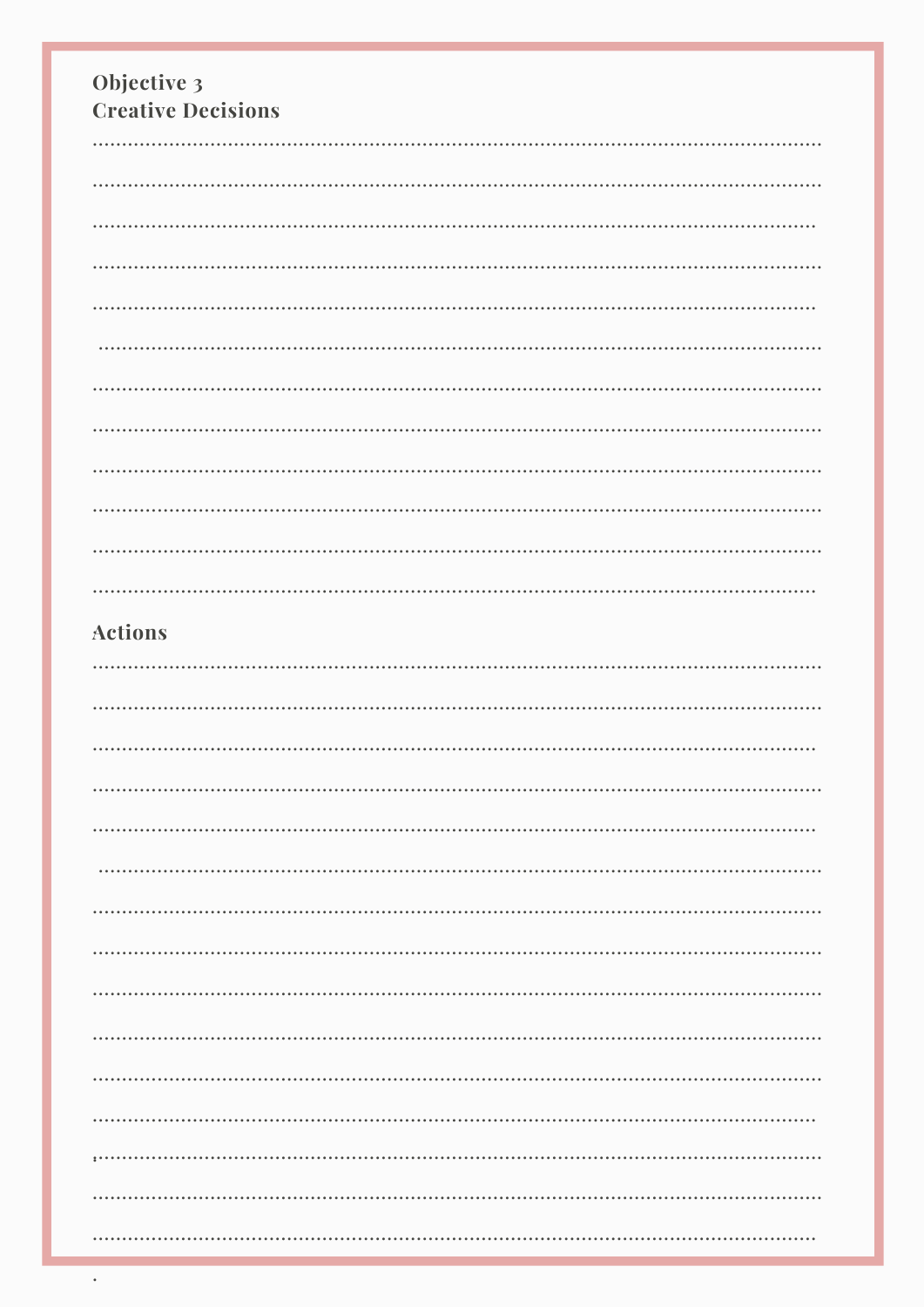| <b>Overall Campaign Budget:</b> |
|---------------------------------|
|                                 |
|                                 |
|                                 |
|                                 |
|                                 |
|                                 |
|                                 |
|                                 |
|                                 |
|                                 |
|                                 |
|                                 |
| <b>Campaign Evaluation</b>      |
|                                 |
|                                 |
|                                 |
|                                 |
|                                 |
|                                 |
|                                 |
|                                 |
|                                 |
|                                 |
|                                 |
|                                 |
|                                 |
|                                 |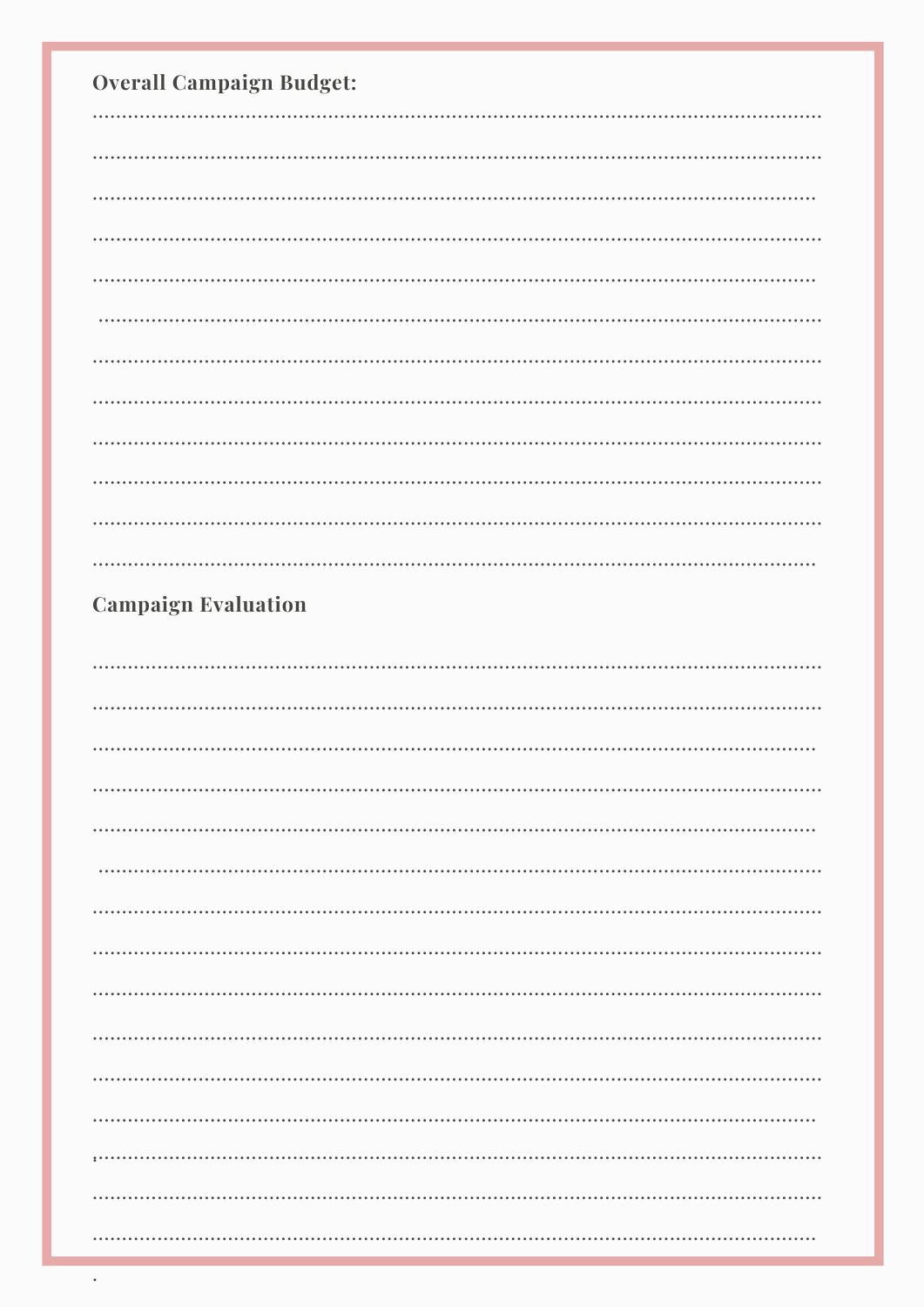#### **Resources**

Please find some further resources on developing digital marketing campaigns further below.

#### **Building a email marketing campaign**

https://optinmonster.com/how-to-run-a-successful-email-marketingcampaign/

**Online PR** https://www.smartinsights.com/online-pr/

**Social Media**

https://buffer.com/social-media-marketing

**SEO**

https://moz.com/beginners-guide-to-seo

**Display Ads**

https://www.acquisio.com/blog/agency/what-are-display-ads-5-steps-toeffective-visual-advertising/

**Viral Marketing** https://backlinko.com/viral-marketing

**Influencer Marketing** https://sproutsocial.com/insights/influencer-marketing/

**Affiliate Marketing** https://www.forbes.com/sites/robertadams/2017/05/25/the-definitive-guideto-affiliate-marketing/

#### **PPC Marketing**

https://www.acquisio.com/blog/agency/how-to-launch-a-ppc-campaign-in-aday-or-less/

Please note I have no links to these websites, they are just sites that have helped me in the past. I take no responsibility for anything the sites and links